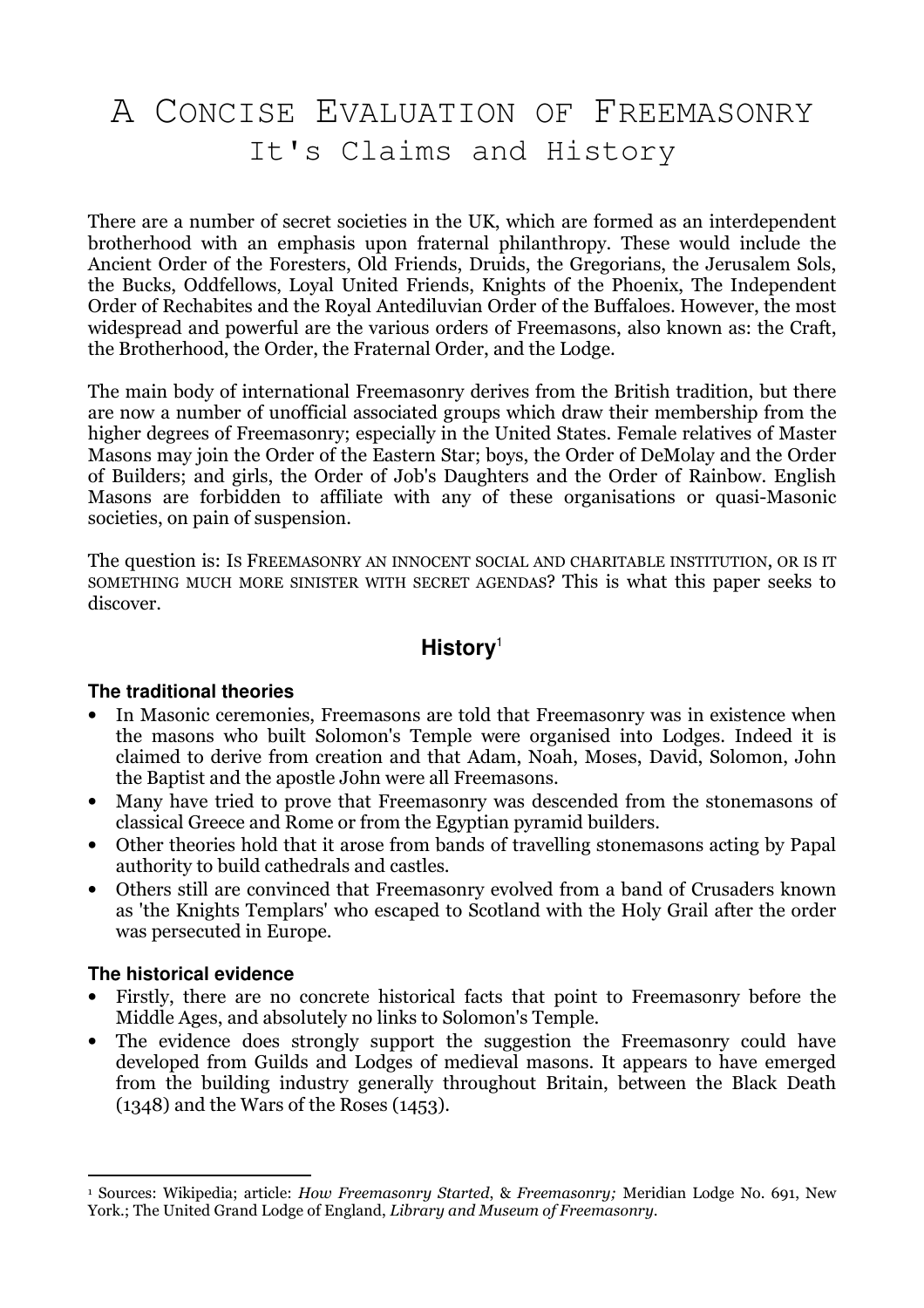- The first use of the word 'lodge' was in 1278 during the building of a monastery and appears to refer to the hut where the masons ate and slept. Eventually 'lodge' came to refer to the group of masons not the hut.
- The *operative* lodges constructed a lodge building adjacent to the work site where the masons could meet for instruction and social contact. Normally, this was on the southern side of the site (in Europe, the side with the sun warming the stones during the day.) The social part of the building was also on the southern side, hence the social gathering of the lodge is still called the South. Early speculative (for members not in the stonemason trade) lodges met in taverns and other convenient public meeting places, and employed a 'Tyler' to guard the door from outsiders.
- By 1352 there were elaborate rules governing masons connected with the lodge at York Minster, described as the 'ancient customs of the masons'. The Master and Deputy Master were required to swear an oath that these would be adhered to. Fifty years later all masons were required to swear the same oath. Early significance was given to the square and compass as tools of master masons which became ceremonially symbolical. Initiation ceremonies no doubt developed into more complex rituals.
- The London Masons Company was formed in 1356.
- The earliest use of the word 'Freemason' appears in London 1376. Four men were chosen to represent the city's builders on the Common Council of Trades, this was the first time they had been represented. They were originally listed as Freemasons although the word is then crossed out and replaced with Mason. The possible reason for this error is significant. Much of the building in the South of England was done with a material called Freestone. This is a form of limestone which is soft and easily worked when freshly quarried but afterwards hardens and becomes very durable. And the men who worked it were of course, called Freestone Masons. There seems to be no evidence to link the prefix 'free' with freedom. The balance of probability seems to suggest that Freemason is indeed a contraction of Freestone Mason.
- John Wycliffe, writing about 1383, used the terms 'men of sutel craft, as fre masons and others' he also refers to 'fraternytes or gildis'. A Henry Yevele, a master builder who died in 1400 may have been described as a Freemason on his tombstone.
- In the early 1600s the Masonic lodges began to admit men who had no connection with the stonemason trade and were accepted as 'gentlemen' masons; eventually these took over the lodges.
- Elias Ashmole, the Antiquary and Founder of the Ashmolean Museum in Oxford, records in his diary for 1646 that he was made a Free Mason in a lodge held for that purpose at his father-in-law's house in Warrington. He records who was present, all of whom have been researched and have been found to have no connection with 'operative' masonry.
- The first Grand Lodge was formed in London in 1717, while the first US lodge opened in 1733.
- The formation of the Premier Grand Lodge in 1717 had been followed, around 1725, by the Grand Lodge of Ireland and, in 1736, the Grand Lodge of Scotland. These three Grand Lodges, together with Antients (sic) Grand Lodge (originally a breakaway group mainly of Irishmen but reunited with the 'Moderns' in 1813), spread Freemasonry throughout the world so that all Grand Lodges throughout the world, ultimately trace their origins back to one, or a combination, of the British Grand Lodges. By 1730 the Grand Lodge had over 100 lodges in England and Wales under its control and had begun to spread Freemasonry abroad, warranting lodges to meet in Madrid and Calcutta.
- The election of Albert Edward, Prince of Wales (later King Edward VII) as Grand Master in 1874 gave great impetus to Freemasonry. The Prince was a great supporter of and publicist for Freemasonry. He regularly appeared in public, both at home and on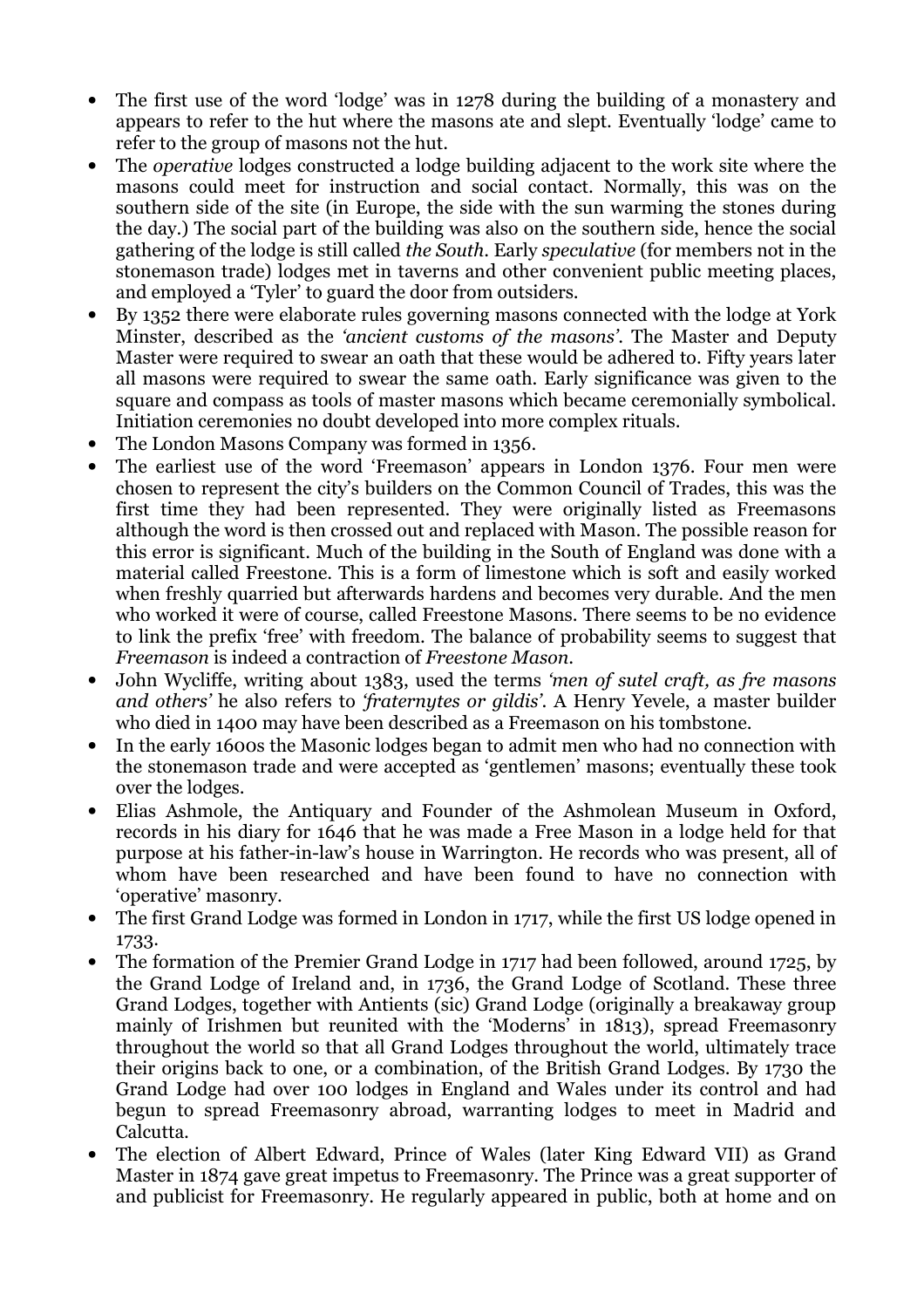his tours abroad, as Grand Master laying the foundation stones of public buildings, bridges, dockyards and churches with Masonic ceremonial.

- Famous English Freemasons have included: kings (George IV, William IV, Edward VII, Edward VIII, George VI); statesmen (Lord Randolph Churchill, Cecil Rhodes, Winston Churchill); explorers (Capt. Scott, Sir Ernest Shackleton); actors (Henry Irving, Donald Wolfitt, Peter Sellers); writers (Alexander Pope, Edward Gibbon, Richard Sheridan); charity workers (Dr Barnardo, Billy Butlin); performers (Jim Davidson, Tommy Trinder, Cyril Fletcher, David Nixon); sportsmen (Donald Campbell, Jack Dempsey, Harold Abrahams) and military men (Duke of Wellington, Earl Kitchener, Earl Haig).
- The Duke of Edinburgh was initiated into the Navy Lodge No. 2612 in 1952 while the Queen is the Grand Patroness of Freemasonry. Her cousin, the Duke of Kent, is the Grand Master of English Freemasonry. So far, Prince Charles has refused to join.
- In early 19<sup>th</sup> century America there was a distinctly Christian flavour to Freemasonry (unlike the UK). Many 'Christians' interpreted Masonic symbols in a Biblical way; Christ was the model for the master Mason. After about 1830 a number of incidents cast the craft into a negative light and many Christians left the order. In the resultant vacuum, Albert Pike spread his pagan interpretation of Masonry and reinterpreted the symbols. Only in the 1920s did many books emerge claiming pagan origins.

# **The two great schisms of Freemasonry (1753 and 1877)** 2

The PGLE (Premier Grand Lodge of England) later came to be known colloquially as the 'Moderns', to distinguish them from the newer, rival group, the 'Antients'. The Antients broke away and formed their own Grand Lodge in 1753, prompted by the PGLE's making changes to the secret modes of recognition. Tensions between the two groups were very high at times. Benjamin Franklin was a 'Modern' and a deist, for instance, but by the time he died, his Lodge had gone 'Antient', and would no longer recognise him as one of their own, declining even to give him a Masonic funeral.<sup>3</sup>

In 1809 negotiating committees were set up to heal the breach. They moved slowly and it was not until His Royal Highness Augustus Frederick, Duke of Sussex became Grand Master of the Premier Grand Lodge and his brother, His Royal Highness Edward, Duke of Kent, became Grand Master of the Ancients Grand Lodge, both in 1813, that serious steps towards reunification were taken. In little more than six weeks the two brothers had formulated and gained agreement to the Articles of Union between the two Grand Lodges and arranged the great ceremony by which the United Grand Lodge of England came into being on 27 December 1813.

The competing Grand Lodges were amalgamated, by virtue of a delicately worded compromise which left English Masonry clearly not Christian, returned the modes of recognition to their pre-1753 form, kept Freemasonry per se as consisting of three degrees only, but which was ambiguously worded so as to allow the Moderns to think of the Antient Royal Arch degree as an optional higher degree, while still allowing the Antients to view it as the completion of the third degree.

Because both the Antients and the Moderns had 'daughter' Lodges throughout the world, and because many of those Lodges still exist, there is a great deal of variability in the Ritual used today, even between UGLE (United Grand Lodge of England) recognised jurisdictions. Most Lodges conduct their Work in accordance with an agreed-upon single 'Rite', such as the 'York Rite' (which is popular in the United States), or the 'Canadian Rite'

 $\overline{a}$ <sup>2</sup> This section is heavily indebted to Wikipedia, article: Freemasonry with additional material from an article by Meridian Lodge No. 691.

<sup>3</sup> See Revolutionary Brotherhood, by Steven C. Bullock, Univ. N. Carolina Press, Chapel Hill, (1996).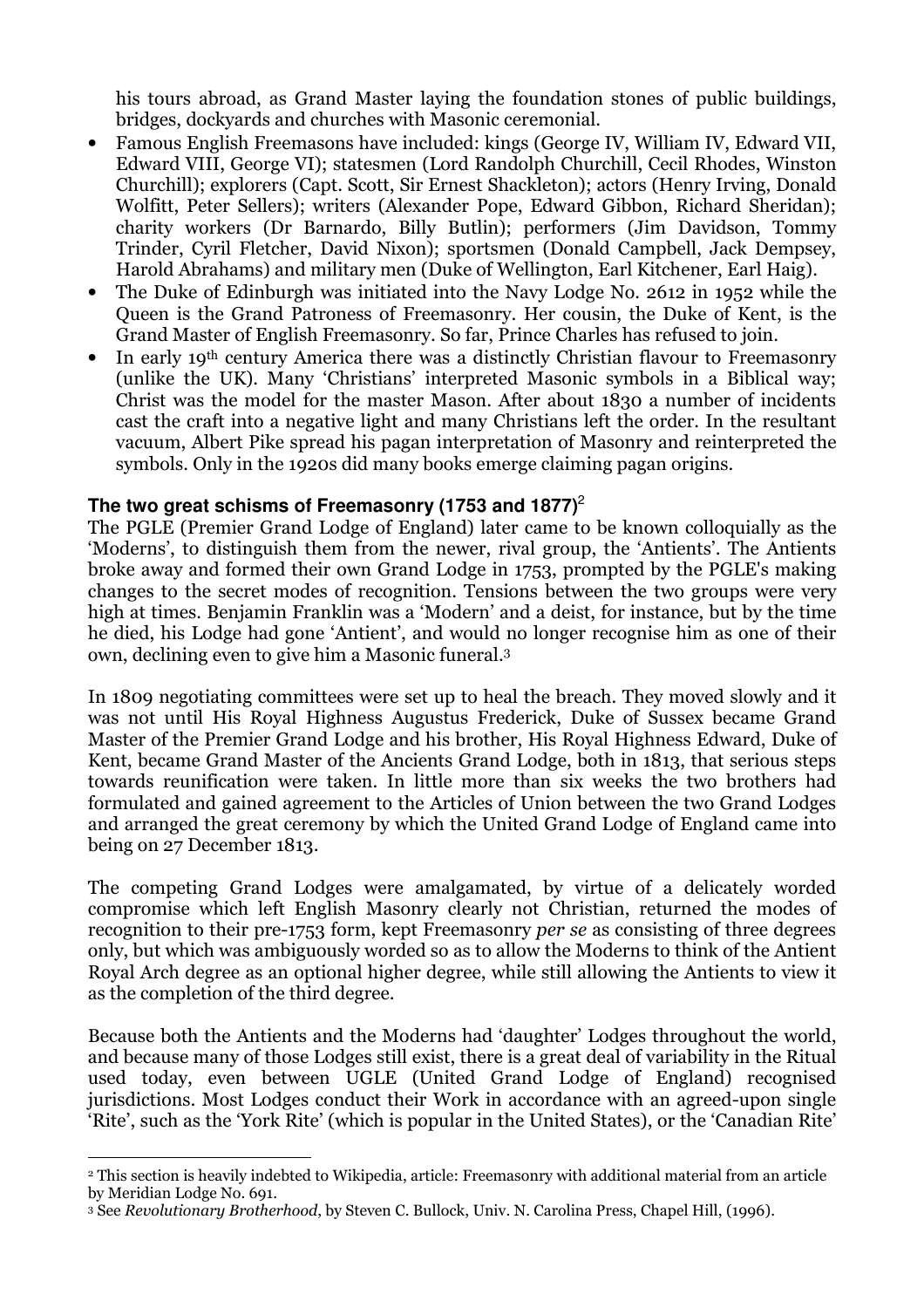(which is, in some ways, a concordance between the Rites used by the 'Antients' and 'Moderns').

The second great schism in Freemasonry occurred in the years following 1877, when the GOdF (French Masons) started accepting atheists unreservedly. While the issue of atheism is probably the greatest single factor in the split with the GOdF, the English also point to the French recognition of women's Masonry and co-Masonry, as well as the tendency of French Masons to be more willing to discuss religion and politics in Lodge. While the French curtail such discussion, they do not ban it as outright as do the English. The schism between the two branches has occasionally been breached for short periods of time, especially during the First World War when American Masons overseas wanted to be able to visit French Lodges.

In 1849, the GOdF followed the English lead by adopting the 'Supreme Being' requirement ['Let a man's religion or mode of worship be what it may, he is not excluded from the Order, provided he believes in the glorious Architect of heaven and earth, and practices the sacred duties of morality.'], but there was increasing pressure in Latin countries to openly admit atheists. There was an attempt at a compromise in 1875, by allowing the alternative phrase 'Creative Principle' (which was less theistic-sounding than 'Supreme Being'), but this was ultimately not enough for the GOdF, and in 1877 they went back to having no religious entrance requirements, adopting the original Anderson document of 1723 as their official Constitutions. They also created a modified ritual that made no direct verbal reference to the G.A.O.T.U.4 (although, as a symbol, it was arguably still present). This new Rite did not replace the older ones, but was added as an alternative (European jurisdictions in general tend not to restrict themselves to a single Rite, like most North American jurisdictions, but offer a menu of Rites, from which their Lodges can choose.)

# **Main beliefs and practices**

- 1. **ITS OFFICIAL STATEMENTS** are that: 'Freemasonry consists of a body of men banded together to preserve the secrets, customs and ceremonials handed down to them, from time immemorial, and for the purpose of mutual intellectual, social and moral improvement. They also endeavour to cultivate and exhibit brotherly love, relief and truth, not only to one another, but to the world at large. Freemasonry offers no pecuniary advantages whatever, neither does there exist any obligation nor implied understanding binding one Mason to deal with another, nor to support him in any way in the ordinary business relations of life.'5 We will see that the latter part of this is a lie.
- 2. **THERE IS AN EXTERIOR CLOAK OF ALTRUISM AND PHILANTHROPY**; but this hides the real sinister, mystical and pagan purpose [see later]. If Masonry is merely a philanthropic fraternity, why the need for total secrecy under the threat of death? If it is a force for good alone, why are its motions kept in the dark? In fact, Finney claimed that there was no evidence of general or even specific benevolence in his time (early 19thc.). There was no full disbursement of the funds collected for charitable purposes and there was no evidence of widespread altruism outside of the brotherhood. Indeed, in his day Masons were racists, forbidding entrance to black people on account of their poor estate and low intelligence. Funds were instead used for the erection of Masonic buildings and the administration of the craft.6 A modern example is of a Shrine hospital programme in

 $\overline{a}$ <sup>4</sup> Great Architect of the Universe.

<sup>5</sup> 'Information for Candidates', from the Universal Book of Craft Masonry , App 1.

<sup>6</sup> Charles G Finney, Freemasonry, Chap 14.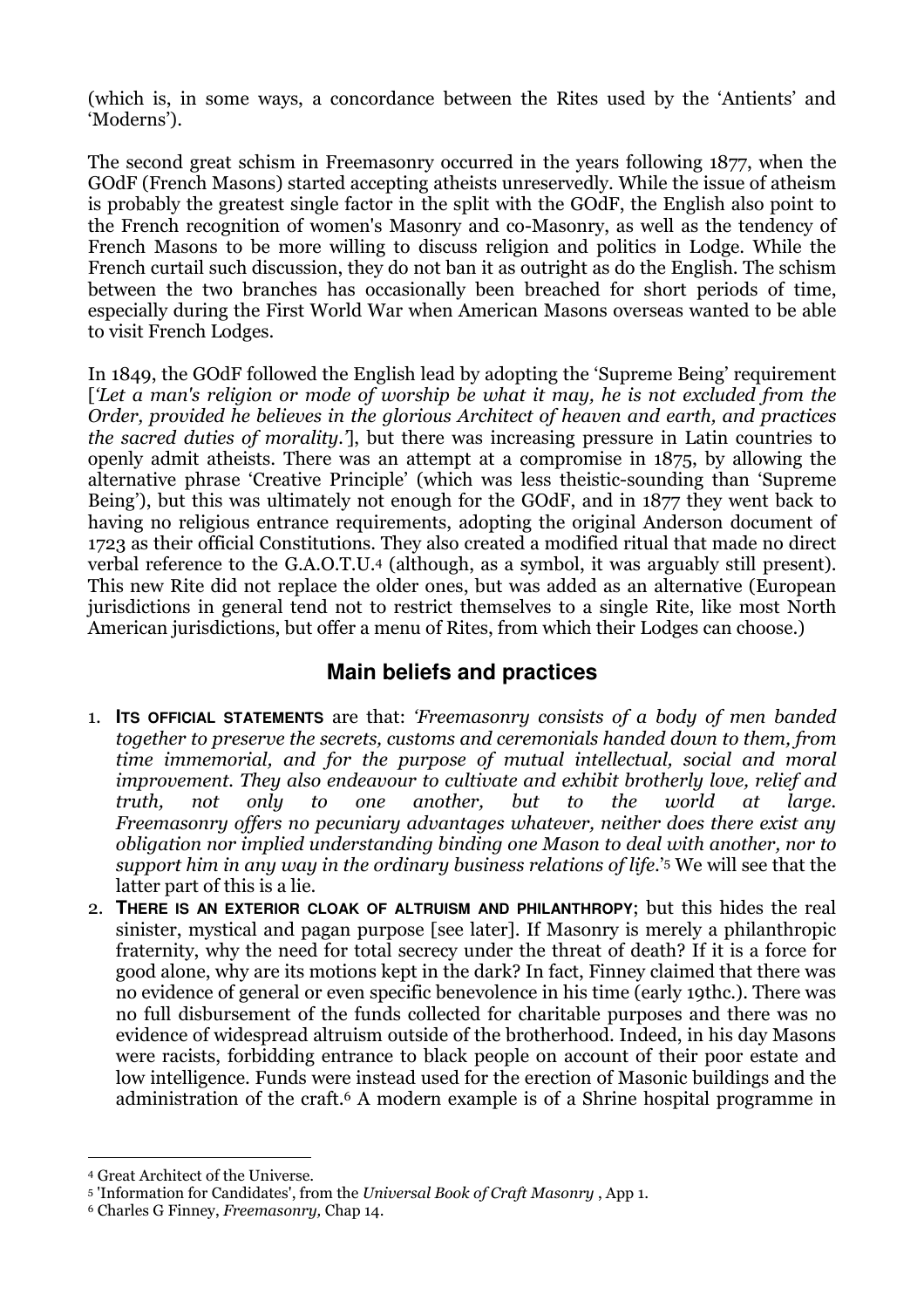Florida. The Orlando Sentinel reported that 98% of the money raised by Freemasons did not go to the hospital.

- 3. **IT IS A SECRET SOCIETY.** Masons swear under horrible oaths never to reveal the secrets of the craft; therefore, any Masonic publication that purports to inform the public about their beliefs and activities cannot be trusted. In fact they swear to delude those outside. To find true facts we require the testimony of those who have renounced the order (there are many) and access to books written for the higher levels (these have been made available by those who have withdrawn).<sup>7</sup>
- 4. **THE OATH OF THE ENTERED APPRENTICE MASON:** 'I will always hail, ever conceal, and never reveal any part or parts, art or arts, point or points of the secrets, arts, and mysteries of Ancient Freemasonry which I have received, am about to receive, or may hereafter be instructed in … binding myself under no less penalty than to have my throat cut across, my tongue torn out by the roots, and my body buried in the rough sands of the sea.'<sup>8</sup> In the first-degree secrecy alone in sworn; in the higher degrees additional promises are made at every step, including murder [see later]. In 1834, the General assembly of the State of Connecticut concluded that such oaths were: unlawful since they bound a person to violate the law, subversive of natural morals, opposed to the U.S. constitution and blasphemous. Many of the higher degree oaths are blasphemous, immoral, humiliating and harrowing.
- 5. **FREEMASONRY IS A RELIGIOUS INSTITUTION.** Masonic works claim that it is 'an eminently religious institution - that is indebted solely to the religious element which it contains for its continued existence, and that without this religious element it would scarcely be worthy of cultivation'. <sup>9</sup> 'Every Masonic Lodge is a temple of religion; and its teachings are instructions in religion.<sup>'10</sup> 'Masonru is a worship.<sup>'11</sup> The primary work of the lodge is 'education, worship and charity'. <sup>12</sup> This is confirmed by neutral scholars: 'A comparison of the moral, allegorical, and symbolic teachings of Freemasonry with these definitions of a religion reveals that the lodge is a theistic, non-Christian, mancentred, and universal religion.'13 Furthermore, Freemasons state that: 'the religion of Freemasonry is not Christianity'.<sup>14</sup>
- 6. **MASONRY HAS A GOD**, usually named by the initials G A O T U. The initials stand for the name 'Great Architect of the Universe.' Sometimes other names are applied to him, but according to Mackey, 'G.A.O.T.U.' is the technical Masonic name for him.15 The Masonic encyclopaedia contains articles on many of the pagan deities, but has none on the Lord Jesus Christ.
- 7. **THE LOWER ORDERS OF MASONS ARE KEPT IN THE DARK** about the darker secrets of Freemasonry and Masons deliberately mislead outsiders:
	- 'Masonry conceals its secrets from all except the Adepts and Sages, or the elect, and uses false explanations and misinterpretations of its symbols to mislead those

<sup>13</sup> Shildes Johnson, Is Masonry a Religion? Oakland, NJ: Institute of Contemporary Christianity, (1978), p21. <sup>14</sup> Mackey, op. cit. p618. See also: p641, 162.

 $\overline{a}$ 7 It is mere madness to receive the testimony of men who are under oath, and under the most horrid oaths that can be taken - oaths sustained by the most terrific penalties that can be named to conceal their secrets and to deny that they have been published, and that those books contain them - I say it is downright madness to receive the testimony of such men, it matters not who they are. Charles G Finney, Freemasonry, Chap 3. <sup>8</sup> From Finney, op. cit. chap 4.

<sup>9</sup> Albert Mackey, The Encyclopedia of Freemasonry; The Masonic Hist. Co. (1924), Vol 2, p618-619.

<sup>10</sup> Albert Pike, Morals and Dogma, the official book of the Scottish Rite of Freemasonry. (Charleston, S. C.: The Supreme Council of the 33rd Degree for the Southern Jurisdiction of the U.S.A., 1950), p213.

<sup>11</sup> Pike, op. cit. p218-219.

<sup>&</sup>lt;sup>12</sup> Indiana Monitor and Freemason's Guide, 'Declarations and Principles', (1939) quoted in Decker, The Dark Side of Freemasonry, Huntington House Pub. (1994) p128.

<sup>15</sup> Mackey, op. cit. p 290, 310.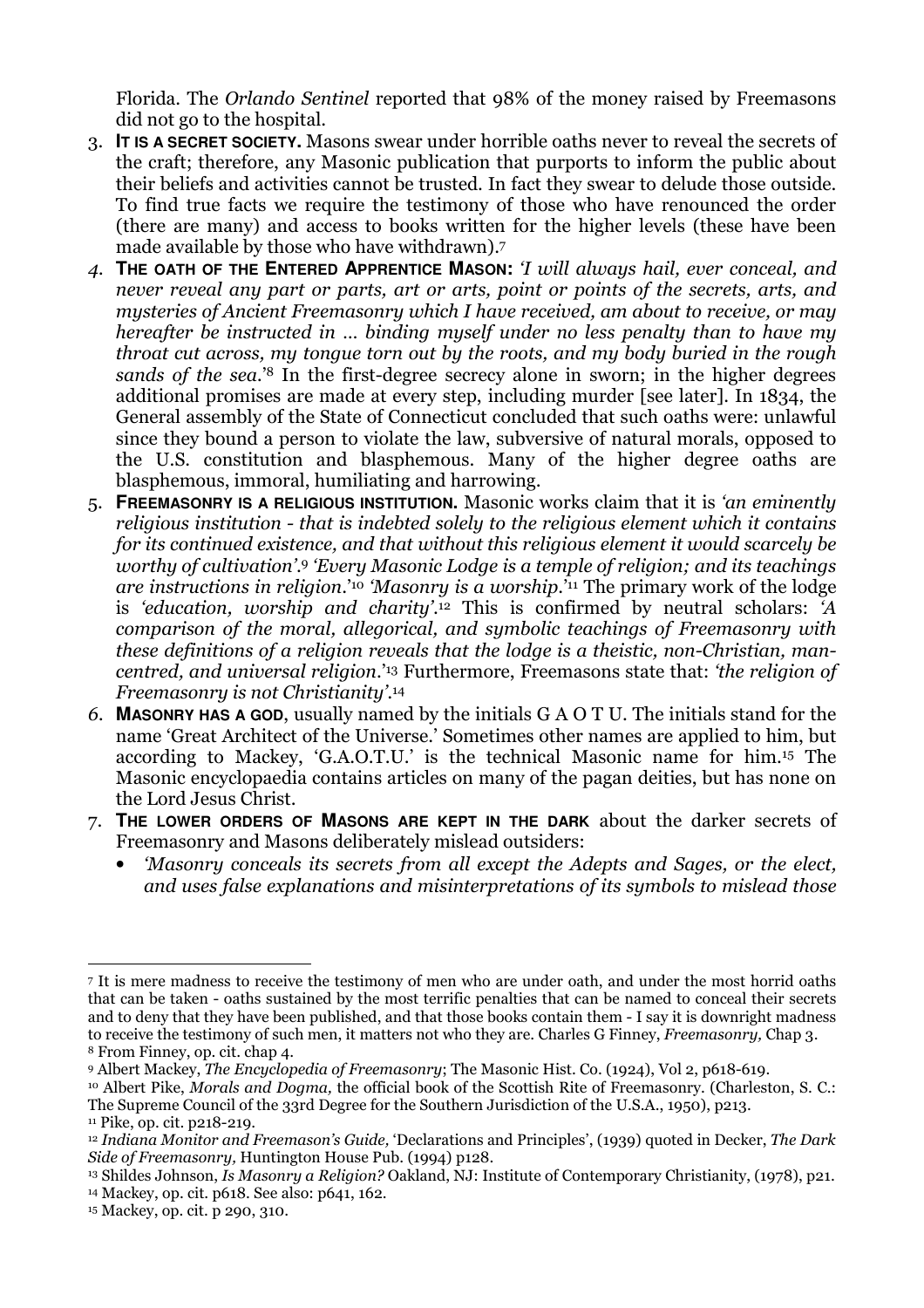who deserve only to be misled; to conceal the truth, which it calls Light, from them, and to draw them away from it.'<sup>16</sup>

- 'Spiritual qualities are necessary before the real Masonic secrets can be understood by the brethren themselves.'<sup>17</sup>
- 'The Blue [1st-3rd] Degrees are but the outer court of the Temple. Part of the symbols are displayed there to the initiate, but he is intentionally misled by false interpretations. It is not intended that he shall understand them; but it is intended that he shall imagine he understands them. Their true explication is reserved for the Adepts, the Princes of Masonry.'<sup>18</sup>
- 'Masonry conceals its secrets from all except Adepts and Sages, or the Elect, and uses false explanations and misinterpretations of its symbols to mislead those who deserve only to be misled; to conceal the Truth, which it calls Light, from them, and to draw them away from it. Truth is not for those who are unworthy or unable to receive it, or would pervert it. So Masonry jealously conceals its secrets, and intentionally leads conceited interpreters astray.'<sup>19</sup>
- The Secret Doctrine is the complete philosophy of Masonic symbolism ... [it] is not divulged even to the candidate .. the Secret Doctrine itself is not even acknowledged to exist … Officially, the ritual is "all that there is" … The seeking Mason [must start] his quest for the REAL SECRETS of the hidden mysteries of Freemasonry - and they are found WITHIN THE SECRET DOCTRINE!''. 20
- Charles Finney's conclusion after leaving the Masons was that 'my oaths had been procured by fraud and misrepresentation, and that the institution was in no respect what I had been previously informed that it was.'<sup>21</sup>

## 8. **STRANGE PRACTICES**:

- There are various initiation ceremonies for the differing levels of brotherhood. In the early stages the brother performs rituals that are a combination of pantomime and nastiness. Features include: rolling up one's trousers, wearing one shoe, baring a breast and repeating a blood oath, swearing to be disembowelled and mutilated for betrayal of Masonic trust. The oaths are intended to instil fear of betrayal.
- As with other fraternal systems, there are various types of regalia, which famously feature aprons worn over normal clothes.
- There are various signs associated with Masonry. The most prominent being the square and compass; i.e. a joiner's set square at the base with a compass above, often with a letter 'G' (for God, or geometry, or generation) in the centre. At higher levels there are more signs and emblems, often taken from occult religions and magic (such as the sign for the Goat of Mendes, a pyramid, a pentagram, the Star of David, or the sign of Osiris - the all-seeing eye).
- There are various ranks within the lodge and one officer guards the door with a dagger to prevent the entrance of non-Masons.
- Many are aware of the different types of handshake whereby Masons identify themselves to other Masons. These handshakes vary for different degrees. There is no point going into greater detail about other ceremonies, oaths, regalia and rituals.

 $\overline{a}$ <sup>16</sup> Albert Pike, Morals and Dogma,

<sup>&</sup>lt;sup>17</sup> Manly P. Hall, *The Lost Keys of Freemasonry;* Richmond, Va.: Macoy Publishing and Masonic Supply Co., (1976), p69.

<sup>18</sup> Albert Pike, Morals and Dogma, p819.

<sup>19</sup> Albert Pike, Morals and Dogma, p104-5

<sup>20</sup> George Steinmetz, The Lost Word: Its Hidden Meaning, p10-1, 12-3; quoted in Decker, op.cit., p141-2, emphasis original.

<sup>21</sup> Charles G Finney, Freemasonry, Introduction.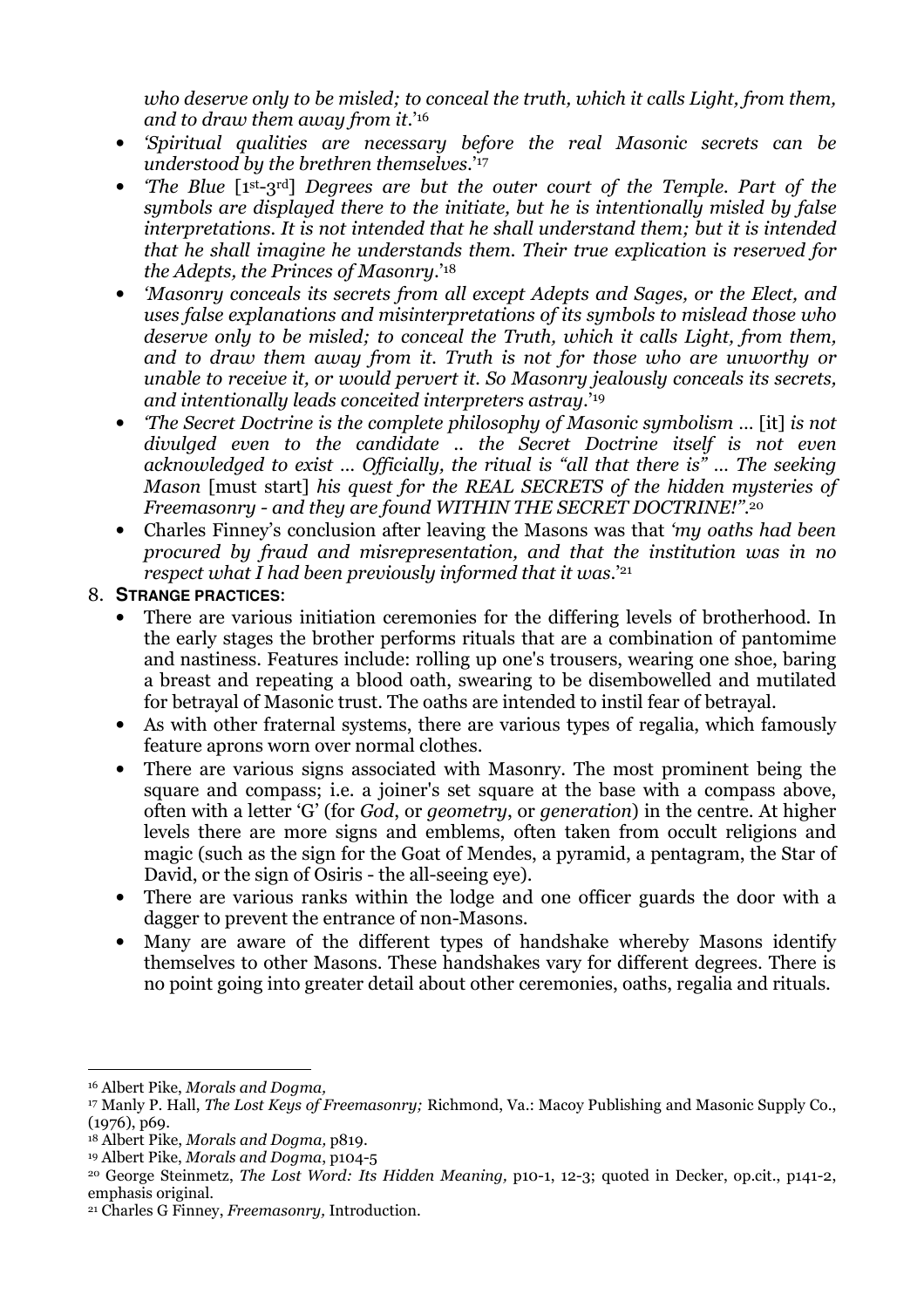- Many ordinary Masons (1<sup>st</sup> to 3<sup>rd</sup> degrees) attend Lodges for a mixture of social activity and philanthropy; such folk would be shocked to learn about the higher degrees and the attendant agendas.
- 9. **FAVOURITISM.** Masons promise on oath to favour their own whenever they can. The Royal Arch degree mason swears: 'I will promote a companion Royal Arch Mason's political preferment in preference to another of equal qualifications.' This leads to the complete infiltration of some institutions by Masons. For instance, it has been clearly documented that Scotland Yard is riddled with Freemasonry. Many magistrate benches have at least a third of its members being Masons. From time to time local councils, certain institutions, and even Parliament, establish registers of Masonic membership; but these are rarely completed honestly and they dwindle in use. There have been repeated cases when a Masonic judge has found ways of finding a Masonic defendant innocent, or declaring a mistrial, despite clear evidence to the contrary.<sup>22</sup>
- 10. **MASONRY IS A CULT**. In other words, it is a religious group which claims compatibility with Christianity but which is heretical in doctrine and aberrant in practice. It is shown to be a cult from these features:
	- It is a secret society outside normal social controls.
	- It abuses members in various ways (e.g. deliberately misinforming lower orders), or meting out punishments - especially for those who oppose or betray the society.
	- It discourages independent thinking.
	- There is authoritarian leadership. The Worshipful Master of a local lodge has supreme and total control, even down to who may enter and leave a room.23 In the 7th degree initiation the candidate is told he is on holy ground since the Master of the Lodge claims to be the God of Abraham, Isaac and Jacob.
	- Propaganda is reinforced by threats of violence, even if supposedly figurative only. In fact, there is proven intimidation reinforced by physical, psychological or spiritual penalties. Most commonly these are being branded a traitor, loss of friends and alliances, and suffering in business.<sup>24</sup>
	- Its mystical teachings harmonise with the religions of the ancient cults [see later].
	- Many of its rituals correlate with those of ancient occult religions.<sup>25</sup>

# **Organisation**

- **1. Governing Body The United Grand Lodge** (the usual form of local UK Masonry)
- FIRST DEGREE: Entered Apprentice
- SECOND DEGREE: Fellow Craft
- THIRD DEGREE: Master Mason (these form the largest proportion of Masons)
- These three degrees are sometimes called 'The Blue Lodge Degrees'.
- These meet in local lodges ruled by a chairman called a Worshipful Master.
- There are Provincial Lodges and the United Grand Lodge.
- The Grand Master of all England is only a supposed to be a Master Mason.

 $\overline{a}$ <sup>22</sup> See Decker, *op.cit.*, p22-23 and 106 for several examples of this.

<sup>23</sup> Carl H Claudy, Introduction to Freemasonry, Vol 2, p89-92.

<sup>24</sup> Every Mason knows that a broken vow brings with it a terrible penalty.... When a Mason swears that he will devote his life to [Masonry, and then violates his oath]... he is breaking a vow which imposes not hours but ages of misery. Manly P. HaIl, The Lost Keys of Freemasonry, p68.

<sup>&</sup>lt;sup>25</sup> The Masonic ritual has many elements which have come down from antiquity, and connect the modern institution with the cults of the ancients not so much in form as in doctrine … not in exact identity of ceremony and symbol, but in the religious ideas, in the object of its adoration, in its conception and definition of the deity. Martin L Wagner, Freemasonry: An Interpretation, (distributed by Missionary Service and Supply, Route 2, Columbiana, OH, 44408), p.283, 138, 252-3.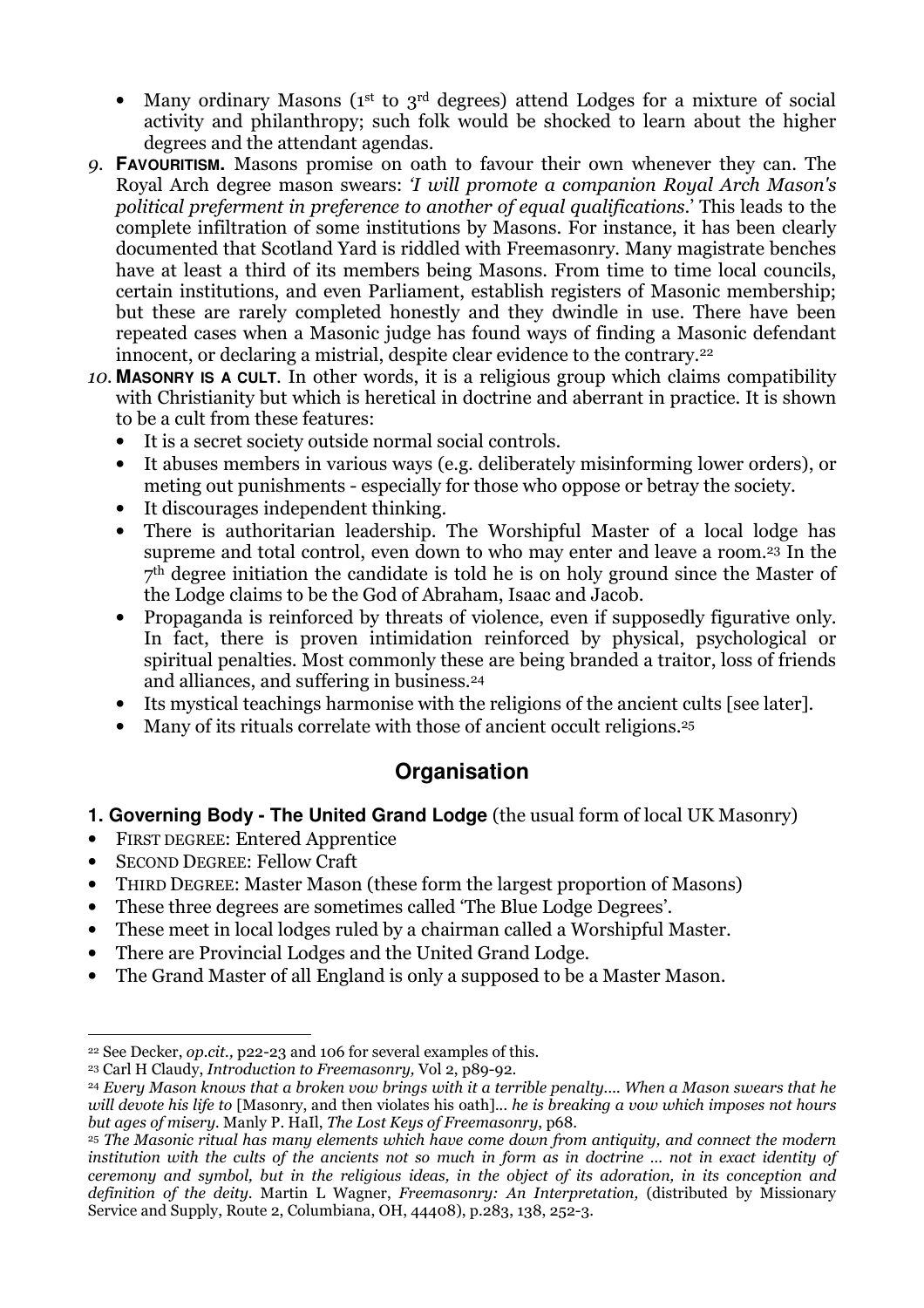• There are 'Appendant Bodies' [like York Rite, Scottish Rite, the Ancient Arabic Order of the Nobles of the Mystic Shrine (Shriners), the Mystic Order of Veiled Prophets of the Enchanted Realm (Grotto), the Tall Cedars of Lebanon, and the Ancient and Heroic Order of the Gordian Knot] that have higher number Degrees. The York Rite and the Scottish Rite are the two main branches of Freemasonry.

**2. Governing Body - a Supreme Council**, HQ at 10 Duke St, St James', London SW1 (known as the 'Grand East') This is a secret society within a secret society.

The Thirty-three Degrees of Freemasonry (The Scottish Rite is here used as the key example)

## **SUPREME COUNCIL**

• 33° Grand Inspector General

## **CONSISTORY**

- 32º Sublime Prince (or Master) of the Royal Secret
- 31º Grand Inspector Inquisitor Commander

## **COUNCIL OF KADOSH**

- 30º Grand Elected Knight Kadosh, (or Knight of the Black and White Eagle)
- 29<sup>0</sup> Knight of St Andrew
- 28º Knight of the Sun (or Prince Adept)
- 27º Knight Commander of the Temple
- 26<sup>o</sup> Prince of Mercy
- 25º Knight of the Brazen Serpent
- 24º Prince of the Tabernacle
- 23º Chief of the Tabernacle
- 22º Knight of the Royal Axe (or Prince of Libanus)
- 21º Patriarch Noachite (or Prussian Knight)
- 20º Venerable Grand Master (or Master of the Symbolic Lodge)
- 19<sup>o</sup> Grand Pontiff

## **ROSE CROIX**

- 18º Knight of the Pelican and Eagle and Sovereign Prince Rose Croix of Heredom
- 17º Knight of the East and West
- 16<sup>o</sup> Prince of Jerusalem
- 15º Knight of the Sword, or of the East, or of the Eagle

## **LODGE OF PERFECTION**

- 14<sup>0</sup> Scottish Knight of Perfection (or Perfect Elu, or Grand Elect, Perfect and Sublime Mason)
- 13<sup>o</sup> Royal Arch (of Enoch or of Solomon or Knight of the Ninth Arch)
- 12<sup>o</sup> Grand Master Architect
- 11<sup>o</sup> Sublime Elect (or Elu of the 12)
- 10º Elect of Fifteen (or Elu of the 15)
- 9<sup>o</sup> Elect of Nine (or Elu of the 9)
- 8<sup>o</sup> Intendant of the Building
- 7º Provost and Judge
- 6º Intimate Secretary
- 5º Perfect Master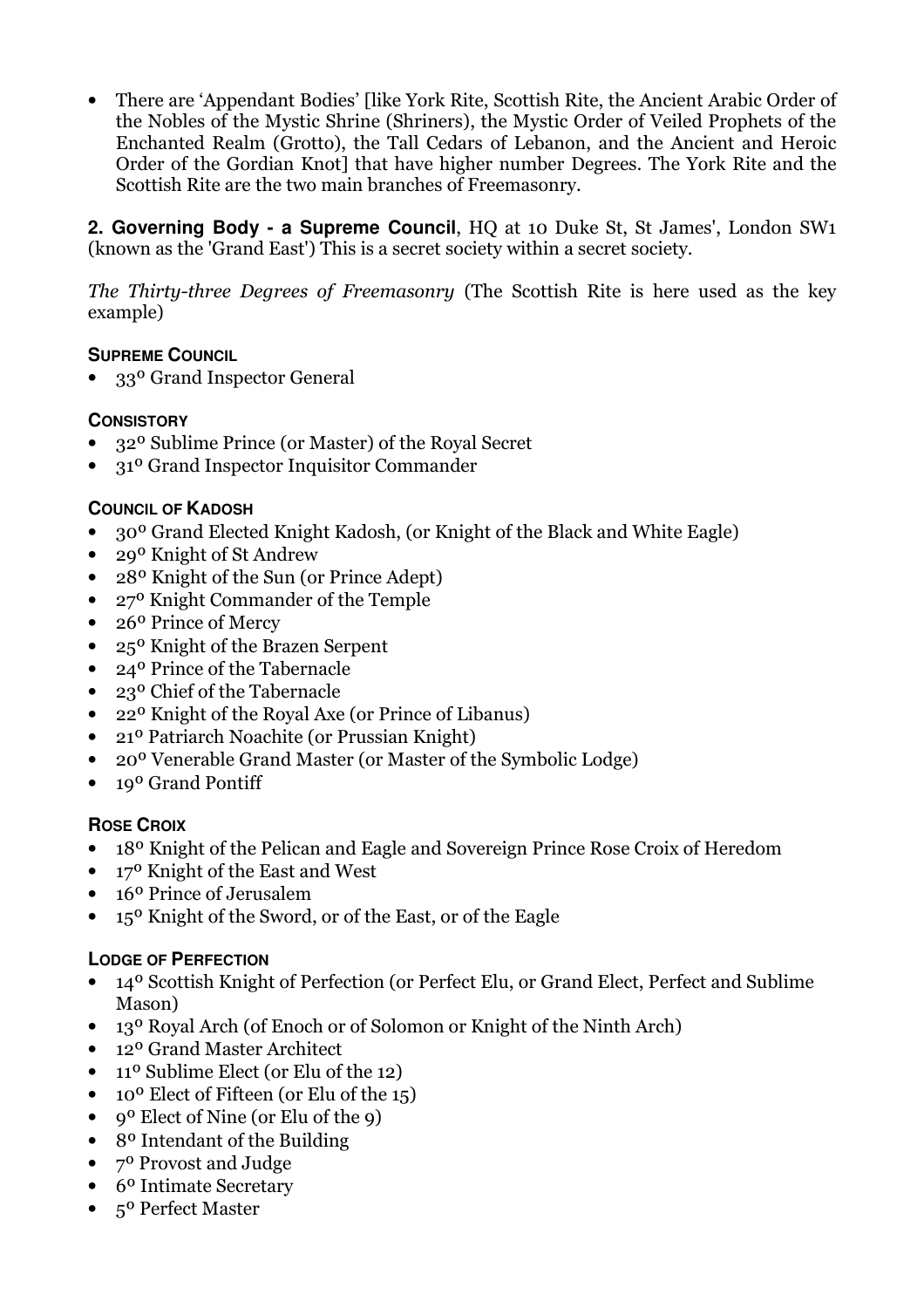• 4º Secret Master

## **BLUE LODGE OR RED LODGE**

- 3º Master Mason
- 2º Fellow Craft
- 1º Entered Apprentice
- The 4<sup>th</sup> to 33<sup>rd</sup> degree is called, 'The Royal Arch'.
- Britain's Grand Master is Prince Michael of Kent (33rd degree).
- With each Degree, the number of initiates diminishes. The 31st degree is restricted to 400 members; the 32nd to 180; and the 33rd to only 75 members. Some associated lodges (especially in France) established up to a 1,000 degrees. Each Rite has its own credentials, regalia, symbols, key words and handshakes. Men who are part of more than one Rite can be burdened down with a multitude of symbols, signs, regalia etc and ritual to be memorised. Aleister Crowley complained that an elephant would collapse under all the regalia conferred upon him.

According to Dr Robert A Morey, 'there were no degrees in Masonry two hundred years ago; and that the Master's degree is no more than 150 years of age. … most Masonic historians now admit that it was the Frenchmen Desaguilliers or Dr. Anderson who invented the first three degrees. The few symbols introduced by these two Christian clergymen came from the Bible and were Christian in every sense.' <sup>26</sup> This undergirds the claim that the original basis of Freemasonry in the earliest times was Christian, but the order was paganised over time and hijacked by occult mystics.

# **Masonic reactions to defection and attack**

There are many examples of people who have been treated terribly when they have betrayed Freemasonry or opposed it. Many have been ruined, some have even been killed. It should be remembered that the oaths of the higher degrees condone murder and even treason as well as the covering up of each other's crimes.27 They also swear to persecute to death, ruin the reputation and harangue anyone who violates Masonic obligation.<sup>28</sup> Instructions for higher degrees has the following: 'those who come to be initiated into our sacred mysteries through a motive of curiosity; and if so indiscreet as to divulge their obligations, we are bound to cause their death, and take vengeance on the treason by the destruction of the traitors.' <sup>29</sup> Examples of various punishments will follow.

In his book, *The Brotherhood*, Stephen Knight tells of a meeting with a judge and a very senior civil servant who agreed to give information on the secrets of the UK Masons. There are more than half a million brethren under the jurisdiction of the Grand Lodge. If only 5% abuse their privileges for corrupt ends, there are 25,000 powerful people corrupting the social institutions of the UK. The civil servant stated that more than 12% were abusing the craft, which was originally run by good men, devoted to altruism and social stability.

Freemasonry provides a nation-wide organisation of men from most walks of life and thus affords the most efficient private intelligence network possible. Members are used to provide information through the various streams of contacts: police, Post Office,

I <sup>26</sup> Robert A. Morey, The Origins and Teachings of Freemasonry (Southbridge, Mass:, Crowne Publications, Inc., 1990), p76.

<sup>27</sup> See Finney, op. cit. chap 7.

<sup>28</sup> See Finney, op. cit. chap 8.

<sup>29</sup> Bernard, Light on Masonry, eighth edition, page 269.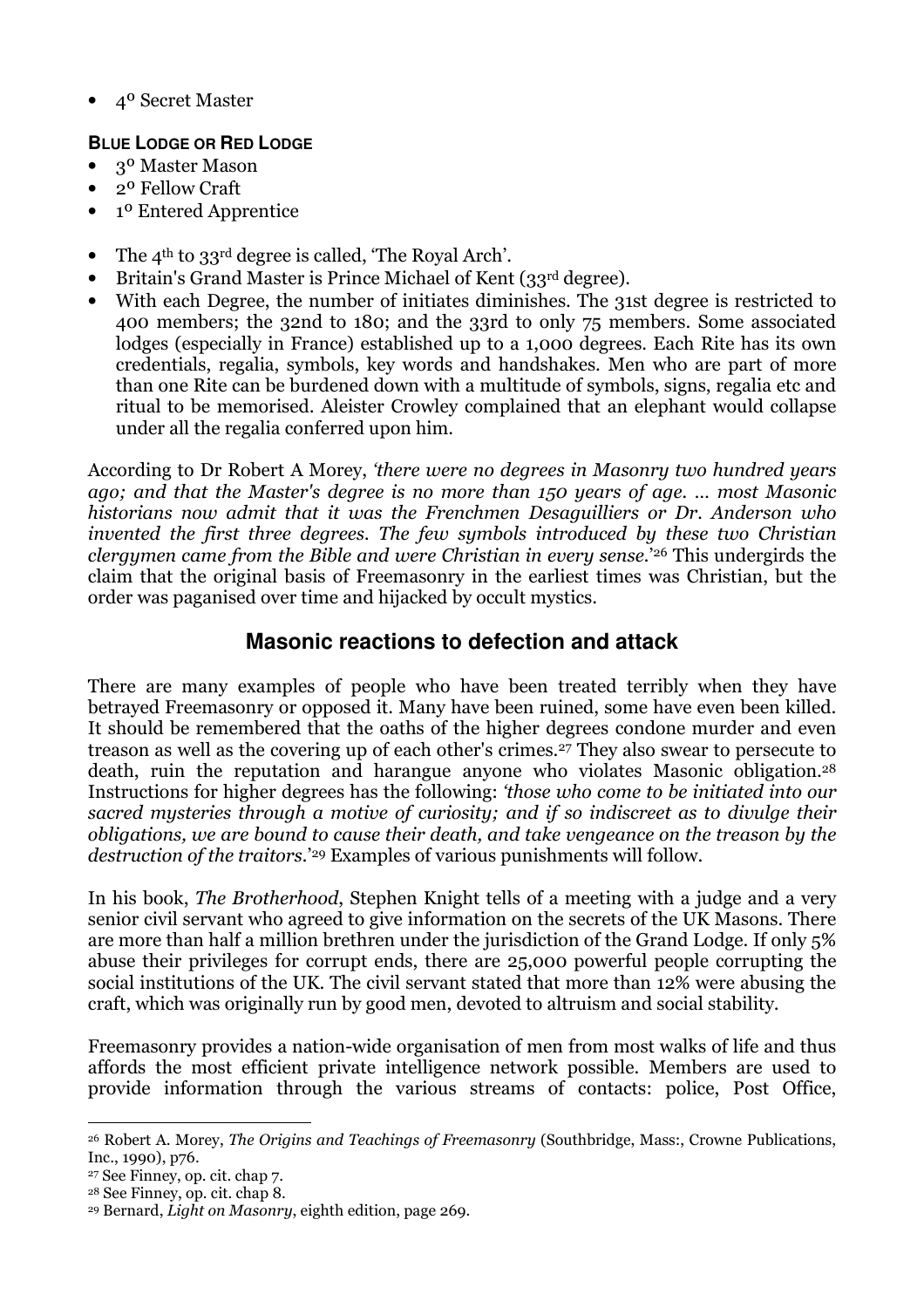magistrates, solicitors, bankers, civil servants, doctors, industry etc. etc. Dossiers on any individual can be built up very quickly; mail can be copied, personal health details copied, civil infringements copied, criminal records copied, and so on. On garnering a picture of a person's full details, his vulnerabilities become exposed. Even decent members could be fooled to help, e.g. 'Brother Smith needs this to help the person involved'; the target being presented as a brother in distress. Historically this has been used for good purposes, bank details being supplied secretly to aid a brother in debt, or to help the widow of a dead brother.

After this, solicitors could get the target involved in a protracted legal case, running up massive bills. Masonic police can harass, arrest on false charges or plant evidence. A businessman could be arrested for child pornography or drug dealing. Banks can withdraw credit facilities, or telephones lines can be disrupted. Local authorities can dig up their drains resulting in huge bills. Masonic law Society or DSS employees could delay applications for aid. Even false medical certificates have been issued to ruin a job application. The worst thing is that the target's complaints sound like conspiracy theories or fantasy and the person has no idea whom he can trust. There is no defence. Some folk have committed suicide after harassment such as these.

In extreme cases there are accurate historical records of Freemasons murdering ex-Masons who divulged Masonic secrets. One such case was the killing of William Morgan in New York State. One of the three perpetrators confessed to this on his deathbed.<sup>30</sup> Justice was not done since the courts, the sheriffs, the magistrates and all civil authorities were at that time tied up with Freemasonry. As a result of the murder and the publishing of Morgan's book, Freemasonry was hit hard when 45,000 of the then 50,000 Masons left the brotherhood. No less than an ex-President of the US (John Quincy Adams) gave a scathing attack on the Masons when he later investigated the facts. Subsequently, this story has been surrounded with all sorts of defensive lies by Masons in order to protect their institution, including publishing a falsified edition of Morgan's book in order to pretend that it is erroneous.

Finney quotes ex-Mason Rev. Moses Thacher, then well-known, 'The institution is dangerous to civil and religious rights. It is stained with blood. I have reliable historical evidence of not less than seven individuals, including Morgan, murdered under Masonic law.' Finney then says that many others have come to light.<sup>31</sup>

# **Freemasonry is incompatible with Christianity**

**FREEMASONRY'S ORIGINS LIE IN REBELLION.** Mason's claim that Freemasonry has its roots in the rebellious move against God at the time of Babel, with principal esteem being saved for Nimrod as one of Masonry's founding fathers.32 In fact, Nimrod was a ruthless tyrant and hunter of men who turned people away from God and founded Babylon. Being deified (as many founders of cities were) Nimrod and his images were worshipped. After the confusion of tongues at Babel, the name of Nimrod underwent various changes in the different tongues, giving rise to the many names of sun-god deities in vogue in the ancient world. In the Bible some of these are: Bel [= Baal], Marduk, [= Hebrew 'Merodach'], Tamuz, Chemosh, Moloch. The original basis for all the secret signs was to avoid God's judgment of diverse tongues at Babel. The tower of Babel was 'a Masonic enterprise'.<sup>33</sup>

 $\overline{a}$ 

<sup>30</sup> See Finney, op.cit. chap 2.

<sup>31</sup> Finney, op.cit. chap 9.

<sup>32</sup> Mackey, Encyclopaedia of Freemasonry, art. 'Nimrod'.

<sup>33</sup> A.E. Waite, A New Encyclopaedia of Freemasonry, Vol I, p61-62.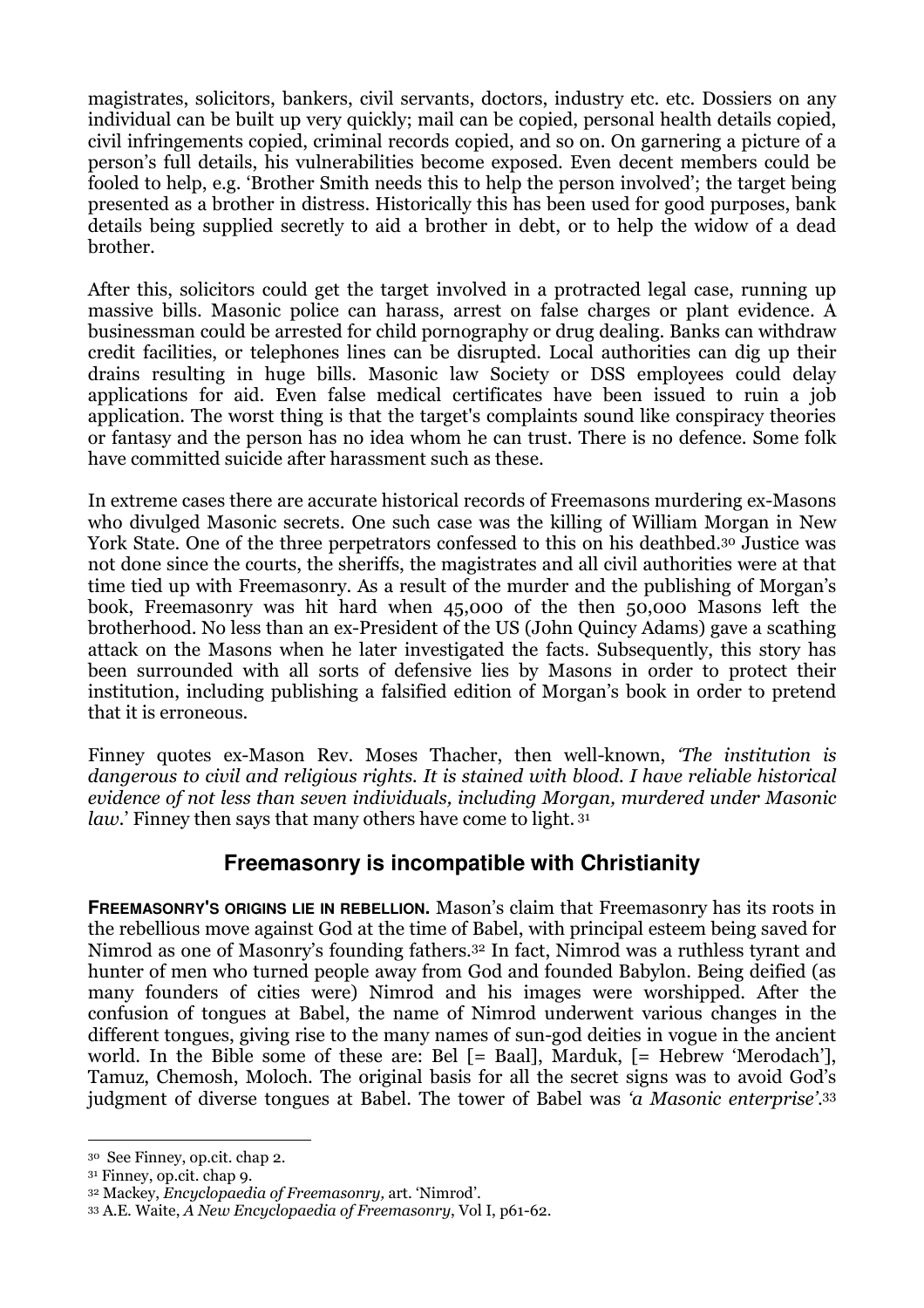'Masonry is all that remains to us of the first world religion. [which flourished in ancient times] It was the first unified world religion. Today we are working again towards a world universal religion.' 34

**CHRISTIANS SHOULD NOT BE INVOLVED IN A SECRET SOCIETY.** The believer is part of God's kingdom and this is an exclusive loyalty. There can be no submission to a different master other than God. The awful Masonic blood oaths bind a member to unswerving submission; such unlawful oaths are prohibited for believers.<sup>35</sup>

**FREEMASONRY DENIES THE UNIQUENESS OF THE BIBLICAL GOD.** In fact, it upholds the gods of all faiths, 'For Masonry knows, what so many forget, that religions are many, but religion is one...therefore, it [Masonry] invites to its altar men of all faiths, knowing that, if they use different names for "the nameless one of a hundred names," they are yet praying to the one God and Father of all.'<sup>36</sup> 'Freemasonry cares not... [what] God, Great Architect of the Universe, Grand Artificer, Grand Master of the Grand Lodge Above, Jehovah, Allah, Buddha, Vishnu, Shiva, or Great Geometer.'<sup>37</sup> 'Masonry does not specify any God of any creed; she requires merely that you believe in some Deity, give him what name you will ... A belief in God is essential to a Mason, but ... any God will do, so [long] as] he is your God.'<sup>38</sup>

**FREEMASONRY DENIES THE DIVINITY OF JESUS CHRIST.** Jesus is reduced to being a mere man like Aristotle, Plato or Mohammed. When his name appears in scripture quoted in Masonic rituals, it is omitted. This, in itself is a great sin (Deut 4:2). 'Masons believe in the Architect of the Universe, but positively not in Jesus the man as the only Son of God.' <sup>39</sup>

**FREEMASONRY DENIES THE UNIQUENESS OF THE BIBLE.** It upholds the validity of the scriptures of many faiths: the Koran, the Vedanta, the Bhagavad Gita etc. The early rituals for the Master Mason Degree were Christian in their overall meaning. According to Dr. Morey, Biblical phrases such as regeneration, redemption, and heaven were used and understood; but these were later eradicated, or rewritten in pagan forms, so as to avoid offending followers of heathen religions.

**SALVATION IS ACHIEVED THROUGH SELF EFFORT:** 'a Mason is evolved through ages of selfpurification and spiritual transmutation.'<sup>40</sup>

**ETERNAL LIFE IS (SUPPOSEDLY) ACHIEVED THROUGH MASONIC RITUAL**: 'immortality of the soul … is still the great design of the Third Degree of Masonry. This is the scope and aim of its ritual. … By its legend [Hiram Abiff] and all its ritual, it is implied that we have been redeemed from the death of sin'.<sup>41</sup> The goal behind Masonic ritual is man becoming god.<sup>42</sup>

<sup>37</sup> Carl H. Claudy, Introduction to Freemasonry, vol. 2 (Washington: The Temple, 1984), p110.

<sup>40</sup> Manly P. Hall, The Lost Keys of Freemasonry, p71-72.

 $\overline{a}$ <sup>34</sup> Foster Bailey, (husband of Theosophist Alice Bailey) The Spirit of Masonry, p29.

<sup>35</sup> Matt 5:33-37. In the interests of accuracy, it should be noted that the Grand Lodge of England removed blood oaths from the first three degrees and of Master Elect in 1986. They are still part of the other rites around the world.

<sup>36</sup> Joseph Fort Newton, The Holy Bible: The Great Light in Masonry, Nashville, AJ Holman, (1940), p3-4.

<sup>38</sup> Carl H. Claudy, "Belief in God," in "A Master's Wages," in Little Masonic Library, vol. 4 (Richmond: Macoy Publishing, 1977), p32.

<sup>39</sup> SR Parchment, Ancient Operative Masonry, San Francisco, WB Conley Co, (1930), p35.

<sup>41</sup> Albert G Mackey, Manual of the Lodge, New York, Macoy & Sickles, (1862), p96. This section is quoted and used in Freemason's guides and Monitors.

<sup>42</sup> Kentucky Monitor, XX, quoted in Decker, op. cit., p145. The source for this text is Joseph Fort Newton's The Builders, p183,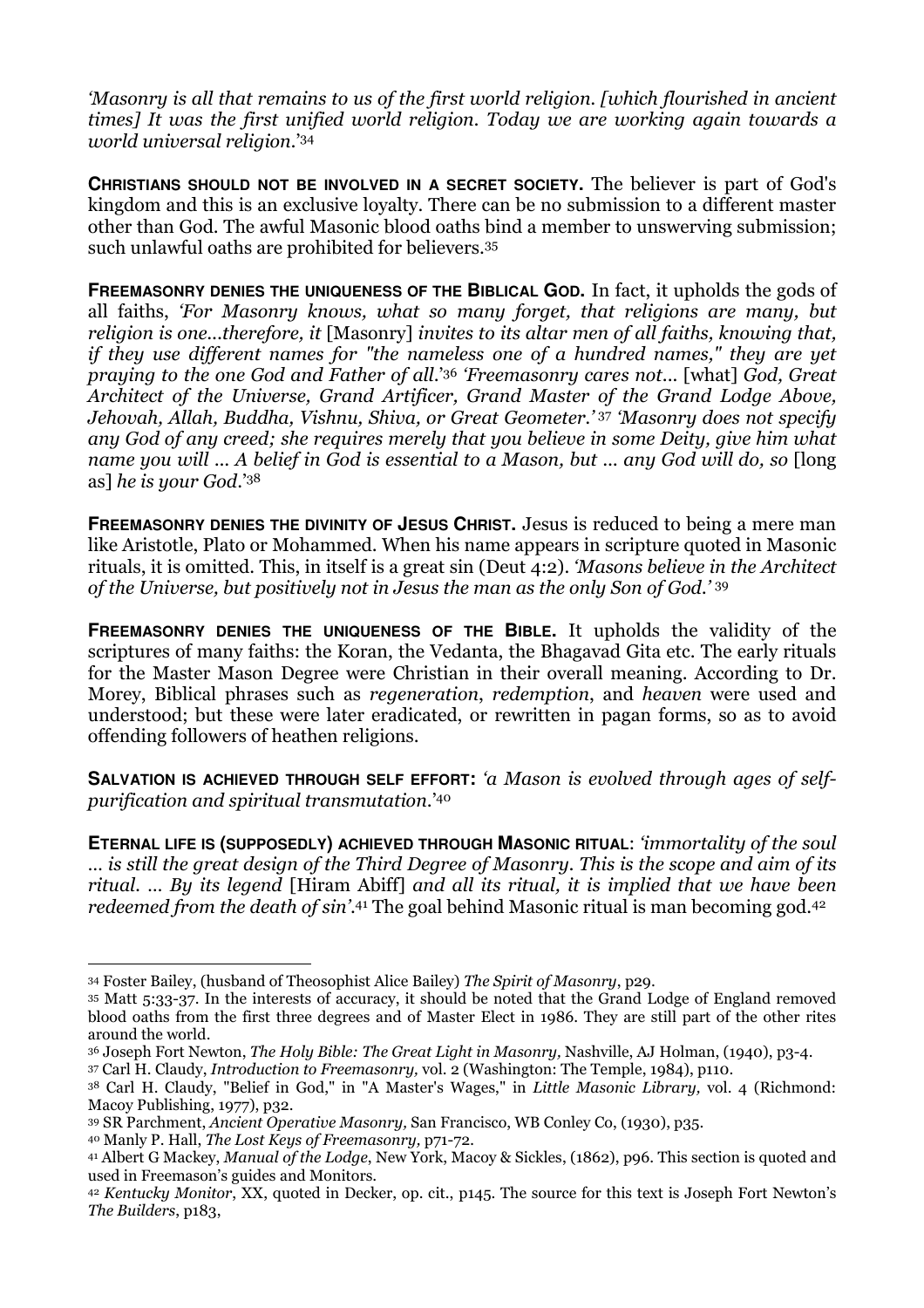## **FREEMASONRY IS IDOLATRY.**

- By its own statements it is a religion, as such, it is impossible for a Christian to partake in a different religion from the only true one.
- It claims that all religions are equal and must be tolerated. This is the heresy of universalism; it also prohibits Masonic Christians from evangelism. Jesus is equated with Krishna (India), Kioun-tse (China), Sosiosch (Persia), Dhouvanai (Chaldea), Horus (Egypt), Balder (Viking) and Hiram (Masons, see next).
- It upholds many religious myths which God tells us to avoid, e.g. the resurrection of Hiram Abiff (2 Tim 4:2). Worse still, Hiram is stated to be identical with Christ and the various sun-gods.<sup>43</sup>
- There are many Masonic parallels with the Egyptian sun-god Osiris; in fact there is much dedicated to the worship of the sun-god. The sun-god or 'light-bearer' is identified in the Bible and Masonic writings as Lucifer (i.e. the Devil). 'When the Mason learns ... the mystery of his craft. The seething energies of Lucifer are in his hands.<sup>'44</sup>
- Initiates of the higher Royal Arch Degree invoke a god named Jahbulon. This is a composite word made from Jah (shortened form of Jehovah), the chief Canaanite god Bul, (alternative name for Baal) and the greatest Egyptian god Osiris (god of the underworld); thus comprising a universal deity of many faiths - completely opposed to the true God of the Bible.
- American Baptists were officially warned, 'A Christian Mason who takes the higher degrees of the Scottish Rite will be … introduced to Egyptian deities Osiris, Isis, Horus, and Amun; to Scandinavian deities Odin, Frea, and Thor; to Hindu, Greek, and Persian deities; and to Jewish Kabbalism... It cannot be denied that some of the religions studied in these degrees are pagan and that their teachings are totally incompatible with Christianity.'<sup>45</sup>
- Some Masonic authors clearly teach both mysticism and pantheism (e.g. Manley Hall).46 The Masonic scholars' claim that Masonry is ancient clearly refers to the ancient occultic and mystical practices of pagan religions; Masonry is 'the modern successor of, and heir to, the sublime Mysteries of the Temple of Solomon, and of the Temples of India, Chaldea, Egypt, Greece, and Rome, as well as the basic doctrine of the Essenes, Gnostics and other mystic Orders.'<sup>47</sup>
- In the 32 degree of the Scottish Rite, Masons swear to 'Allah, the god of Arab, Moslem and Mohammedan'.

## **FREEMASONRY IS MYSTICAL AND OCCULT.**

• Masonic lodges use books by authors like occultist Alice Bailey (who was married to a famous Masonic writer) of the Lucifer (Lucis) Publishing Company. She wrote that Freemasonry was the training school for the leaders of the occult world saying, 'It is a far more occult organisation than can be realised.' <sup>48</sup> Masonic writers also praise books by people like Helena Blavatsky (co founder of the Theosophical Society) who worshipped Satan and attributed to him the ability to change a man into god.49 Manly Hall called her works 'scripture'. Theosophy's first president was a Mason, as was the

 $\overline{a}$ 

<sup>43</sup> J D Buck, Mystic Masonry, Chicago, Charles T Powner Co., (N.D.) p133-134.

<sup>44</sup> Manly P Hall, The Lost Keys of Masonry, p48.

<sup>45</sup> A Study of Freemasonry, Atlanta, GA; Home Mission Board of the Southern Baptist Convention (1993); p32.

<sup>46</sup> Manly P. Hall, The Lost Keys of Freemasonry, p64.

<sup>47</sup> Grand Lodge of Texas, Monitor of the Lodge: Monitorial Instructions in the Three Degrees of Symbolic Masonry (Waco, TX: Grand Lodge of Texas, A.F.&A.M., 1982), pxiii, xiv.

<sup>48</sup> Alice A Bailey. The Externalisation of the Hierarchy, New York, Lucis Pub. Co. (1957) p511.

<sup>49</sup> Helena Petrovna Blavatsky, The Secret Doctrine, London, The Theosophical Pub. House, (1893), p446, 220.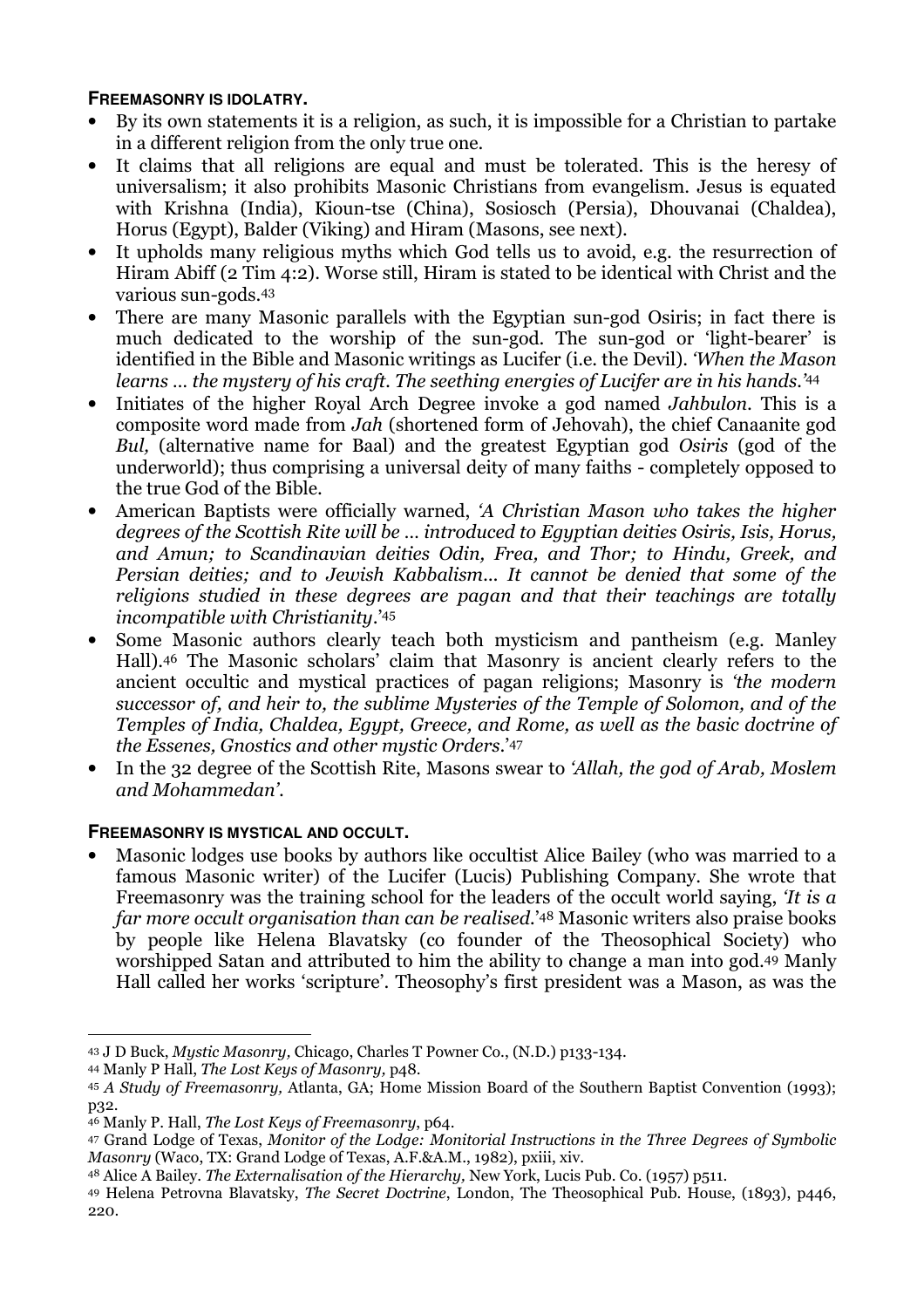vice-president and many members. Annie Besant became head of the Theosophical Society in 1907; she was a 33rd degree co-Mason.

- Anton LaVey (high priest of the Church of Satan) says, 'Virtually every occult order has many Masonic roots.' 50
- It is closely connected with the historical occult heresy of Gnosticism. The philosophical background of Freemasonry is a Gnosis or Wisdom-teaching as old as the world, one which has been shared alike by the Vedists of the East, the Egyptian, Chaldean and Orphic Initiation systems, the Pythagorean and Platonist Schools, and all the Mystery Temples of the past and present... The Churches, therefore, may be left to continue to discharge their proper ministry, whilst those who feel the need of a larger science, an alternative and perhaps richer fare than the churches provide, may find it in the ancient Gnosis to which Freemasonry serves as a portal of entrance.' 51 Manly P Hall (called the fraternity's greatest philosopher) identifies Masonry with the Mystery Schools of the first ages.<sup>52</sup>
- Freemasonry supports the basic mystical concept that man has the divine source within him, which can be unlocked by various methods. [There is] *'a potential Christ in every* man … It is far more important that men should strive to become Christs than that they should believe that Jesus was the Christ'. <sup>53</sup> This is called, 'finding the Lost Word of Hiram', which equates to finding the truth, to receiving Christ-consciousness [= Cosmic-consciousness = mystical union with the divine = salvation]. This all equates to the common mystical goal of all occult religions e.g. the Krishna-consciousness of Hare Krishna monks or the Cosmic Christ of modern Gnostics. 'The "Lost Word" is the Christ within, to which the Mason looks for redemption.<sup>'54</sup> The process of finding the lost word is known as 'Initiation' and is compatible with 'Evolution', 'Divine Science', 'Science of Soul Development' and 'Soul Architecture'. Initiation is not a ceremony: 'Real Initiation means an expansion of consciousness from the human to the divine level.'<sup>55</sup>
- It encourages its members to delve into the esoteric meanings underneath the arcane rituals and symbolism. The system of philosophy and symbolism used by Masons is comparable with those of pagan and occult religions; especially the Cabala, Hinduism, Rosicrucianism and Hermetic philosophy. For instance the following Masonic statements could come right out of a Hindu cult's textbook: 'For those upon the path to real Initiation, meditation is essential … Initiation always occurs when the physical body is in a state of trance … when the temporarily liberated consciousness has been transferred to a higher level … Initiation succeeds Initiation upon increasingly higher levels … Initiation has no other end than this: conscious union between the individual soul and the Universal Divine Spirit.' 56
- Many rituals are drawn from the mysticism of the Knights Templar. These crusaders brought Egyptian esoteric ceremonies, oriental mysticism, the Jewish Cabala and pagan Gnosticism into Europe. They reworked all these into their own form of religion, which included the wearing of aprons; something that goes back to the Essenes and Babylonian priestly garments.57 The main emphasis was Gnostic - a secret, higher knowledge known only to adherents, passed from adept to disciple. The Knights

 $\overline{a}$ 

<sup>56</sup> Wilmshurst, op. cit. p45, 87-88, 54.

<sup>50</sup> A S LaVey, The Satanic Rituals, New York, Avon Books (1972), p78.

<sup>51</sup> W.L. Wilmshurst, The Masonic Initiation (P.M. 275), (a Provincial Grand Registrar in West Yorkshire).

<sup>52</sup> Manly P Hall, Lectures on Ancient Philosophy, p413.

<sup>53</sup> JD Buck, op. cit., p57, 62.

<sup>54</sup> SR Parchment, Ancient Operative Masonry, San Francisco, WB Conley Co, (1930), p35.

<sup>55</sup> WL Wilmshurst, The Masonic Initiation, London, Percy Lund Humphries & Co. Ltd., (1924) p19.

<sup>57</sup> The symbolism of the apron is the covering of the 'Holy of Holies' - the groin. Decker op. cit. p167. The square and compasses sign is also a fertility cult symbol being a representation of generative organs (the legs of a man over the open legs of a woman).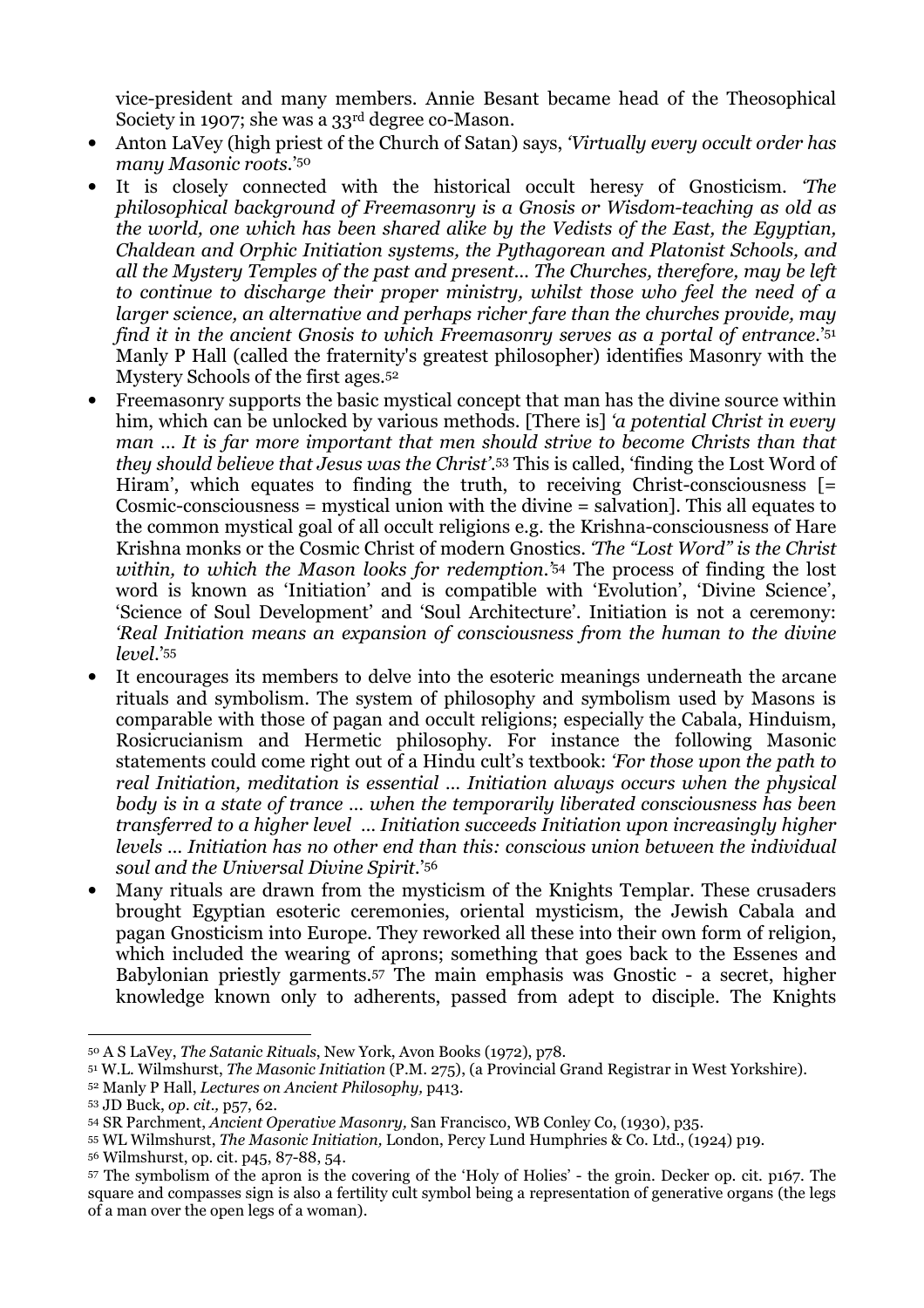Templar grew so rich and powerful that the Roman Catholic Church was forced to outlaw the movement and confiscate their lands. Some claim that Masonry emerged from this base, but it is more likely that later Masons merely lifted their ideas and rituals.

- Many Masons believe that their organisation will lead the world into a golden age of utopian development and occult enlightenment [see later].
- Manly P. Hall, a 33rd degree Mason, says that Freemasonry is a mystical, universal expression of the Divine Wisdom. 'The Masonic order is not a mere social organisation, but is composed of all those who have banded themselves together to learn and apply the principles of mysticism and the occult rites.'58 He continues, 'The true disciple of Masonry has given up forever the worship of personalities … all forms … are of no importance to him compared to the life which is evolving within … the true Mason is not creed-bound. He realises with the divine illumination of his lodge that as a Mason his religion must be universal: Christ, Buddha, or Mohammed, the name means little, for he recognises only the light and not the bearer.' 59
- 'Masonry is regarded as the direct descendant … of the mysteries … of Isis and Osiris in Egypt.'<sup>60</sup> And of Babylon and earlier: 'The signs, symbols and inscriptions date from … the Sumerian civilisations [i.e. those who rebelled against God and set up paganism under Nimrod]…. We teach the same grand truths, the same sublime philosophies … as those adepts of the ancient mysteries taught in their esoteric rites.'<sup>61</sup>
- Freemasonry uses bizarre occult rituals, including drinking wine out of a human skull (30th level of the Scottish Rite).

#### **FREEMASONRY IS WITCHCRAFT**

- The rituals of Freemasonry are almost identical to many rituals of Wicca.<sup>62</sup>
- Many Freemasons were also witches or magicians. For example, the infamous Satanist Aleister Crowley<sup>63</sup> was a 33<sup>rd</sup> degree Mason as was the founder of Wicca, Gerald Gardner. Others include: A E Waite (occult writer), Alex Sanders ('King of the Witches'), Annie Besant (Leader of Theosophy), Dr Wynn Westcott and SL MacGregor Mathers (founders of the Golden Dawn, an influential magic society<sup>64</sup>), George Pickinghill (Grand Master witch of 19thc. England) and many more.
- CW Leadbetter was a 33<sup>rd</sup> degree Mason and leader in Theosophy with Annie Besant. He wrote showing that initiation into the different degrees brings with it demonic invasion. He even names and describes the demons at each level.<sup>65</sup>
- Albert Pike explains that the light in Freemasonry is the Cabala (Jewish occult mysticism);66 and Lucifer.67 Hall claimed that much of Pike's writings were taken from

 $\overline{a}$ 

<sup>58</sup> Manly P. Hall, The Lost Keys of Freemasonry, p11-19.

<sup>59</sup> Hall, op. cit. p64-65

<sup>60</sup> Robert Freke Gould, History of Freemasonry, New York, (1884), 1:13.

 $61$  Henry C Clausen, *Messages for a Mission*, The Supreme Council 33<sup>0</sup>, A&ARFM, Mother Jurisdiction of the World, (1971), p5-7.

<sup>62</sup> See Decker, op. cit. p164ff. for lists.

<sup>63</sup> Crowley was called 'the most wicked man alive'. All his wives and lovers ended up in insane asylums and his son died during a secret ritual. He called himself the 'Beast 666'. His depravity is legendary and includes calling for child sacrifices. He was also a homosexual and a drug addict.

<sup>64</sup> The Golden Dawn was heavily connected with Freemasonry and even used a Masonic building to meet in early on. This group was said to be the biggest influence in the explosion of modern occultism. Men involved wrote the foundational works on ritual magic and Satanism.

<sup>65</sup> CW Leadbetter, The Hidden Life in Freemasonry, Adyar, Madras; The Theosophical Pub. House, (1928) p326, 334, 336.

<sup>66</sup> Pike, Morals And Dogma, p741ff.

<sup>67</sup> Pike, ibid, p321.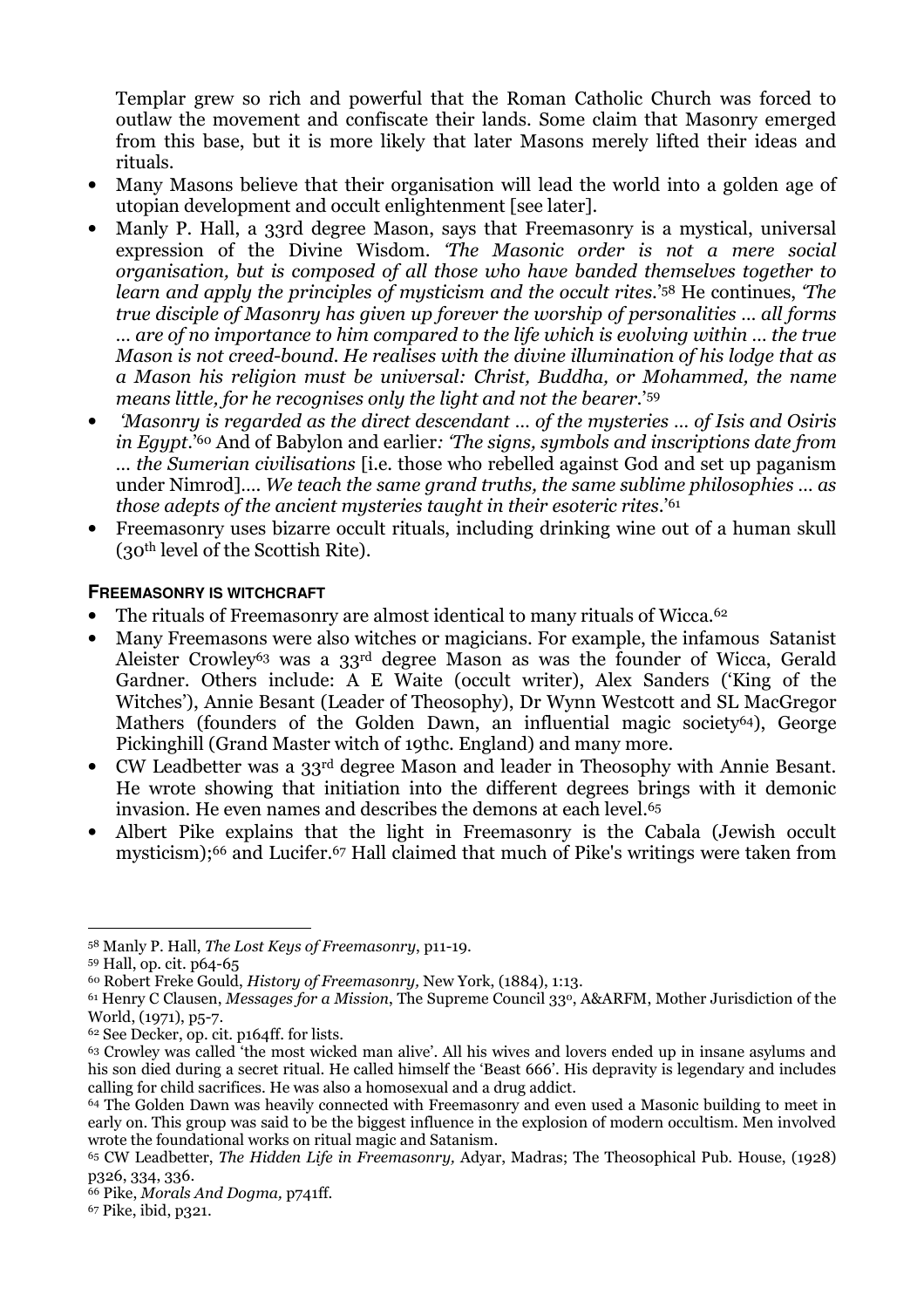the French magician, Eliphas Levi.68 Foster Bailey declared that 'Masonry in its true and highest sense is magical work.'<sup>69</sup>

- Pike extolled the power and virtues of magic and Satanism. In talking about this power he says, 'It was adored in the secret rites of the [witch's] Sabbat or the [Egyptian] Temple, under the hieroglyphic figure of Baphomet or the hermaphroditic goat of Mendes.'70 Pike speaks much of 'the great work', which is a universal term for witchcraft, as well as alchemy and Egyptian magic. He says, *The Occult science of the* Ancient Magi was concealed … it is found … in the Rites of the Highest Masonry.'<sup>71</sup>
- Each degree of Masonry has its own secret signs, penalties and names. In the  $17<sup>th</sup>$  level of the Scottish Rite, the Knights of the East and the West have the secret name given of Abaddon. In Rev 9:11 this is the name of Satan as the demon king of hell (lit. 'destruction'), the angel of the abyss (Greek: Apollyon).
- Masonry has taken on board many occult symbols: the pentagram, the Baphomet, the pyramid, the 'symbol of Solomon' (Davidic star) etc. For instance, the emblem of the Eastern Star lodge is the inverted five pointed star. This is the pentagram (or 'pentacle', sometimes pictured within a circle), the symbol of the goat of Mendes, the geometric symbol of the demon Baphomet (a form of Satan). This demon is also pictured by Manly P Hall in his book Dark Secrets of All Ages.
- The heart of Masonry is communication with demons pretending to be angels of light: 'The Master Mason … is in communication with the unseen powers that move the destinies of life.<sup>72</sup> J F Newton eulogised the Masonic writer Arthur Edward Waite and commended his books. Waite wrote many books on Black Magic and in one gives instructions for conjuring up 'Emperor Lucifer, master and prince of rebellious spirits.' 73

## **Freemasonry's purpose is establishing a New World Order**

#### **FREEMASONRY HAS PLAYED A MAJOR ROLE IN ESTABLISHING ANTICHRISTIAN ACTIVITY IN WORLD HISTORY BY DESTABILISING EXISTING REGIMES**

- It had a key part in the French and American revolutions which established an atheistic foundation to social life and politics.
- It has played a key part in revolutions in Mexico, Brazil and Italy.
- Masons can cause massive corruption, especially in politics. This is exemplified by the fascist Licio Gelli in Italy, Worshipful Master of P2 (Italy's secret Freemasons - Mussolini banned Freemasons in 1925). Gradually he assumed great power with 900 of the most powerful Masons under his control (including state officers, military heads, politicians, the Prince of Naples and the current Prime Minister Silvio Berlusconi, then not in politics). His goal was to destroy the country's constitutional order and the national security of Italy was undermined, as well as Western power in the Middle East. Even NATO was forced to support the attitude of corrupt Freemasons in the military. After the murder of Roberto Calvi in London in 1982, the Banco Ambrosiano collapsed, the Prime Minister was forced to resign, and the government brought down. A parliamentary committee was forced to investigate the scandal of a conspiracy to overturn the Italian Republic. The conclusion was that the Masonic order was a criminal secret organisation with links to Juan Peron and the CIA.

 $\overline{a}$ <sup>68</sup> Manly P Hall, Lectures on Ancient Philosophy, p413-414.

<sup>69</sup> Foster Bailey, The Spirit of Masonry, p96-98.

<sup>70</sup> Albert Pike, Morals & Dogma, p734.

<sup>71</sup> Pike, Morals & Dogma, p639.

<sup>72</sup> Manly P. Hall, The Lost Keys of Freemasonry, p57.

<sup>73</sup> Newton, The Builders, p59. A E Waite, The Book of Black Magic, York Beach, Maine, Samuel Weisner Inc., (1989), p244-248.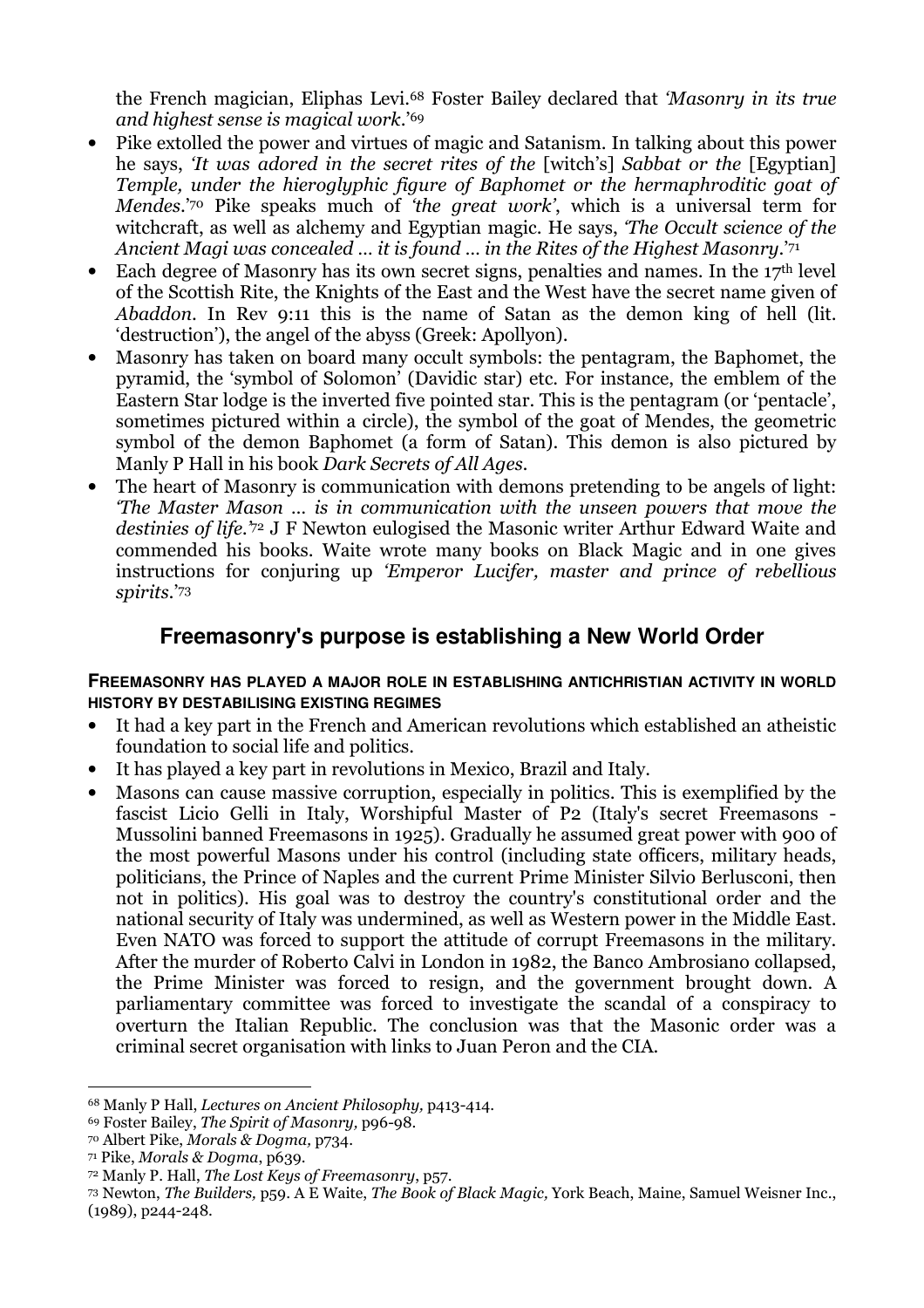Finney concludes that, 'the institution is highly dangerous to the State, and in every way injurious to the Church of Christ.'<sup>74</sup>

#### **FREEMASONRY HAS PLAYED A FUNDAMENTAL ROLE IN ESTABLISHING THE USA ACCORDING TO ITS IMAGE**

- The US was founded on Freemasonry principles and aided by French Masons.
- The Declaration of Independence was actually written on a Masonic white lambskin apron.
- The Statue of Liberty was financed by Freemasons, sculpted by a French Freemason (Frederic Bartholdi), and commissioned in a Masonic ceremony by the Grand Master of Masons in New York (W A Brodie).
- The laying of the cornerstone of the US Capitol (1793) was a Masonic ceremony with George Washington present in full Masonic regalia.
- Benjamin Franklin was also a Mason, as were other founding fathers.
- Every federal building has been prayed for and set apart by Masons in their ritual and the cornerstones are filled with Masonic artefacts.
- The reverse of the Great Seal of the US is a Masonic insignia of the 'all-seeing eye' (a symbol of Osiris & Lucifer) and also appears on one-dollar banknotes. The eye is atop an incomplete pyramid with the date of 1776 at the bottom. The pyramid is an old occult symbol and 1776 was also the year in which Adam Weishaupt founded the Illuminati (as well as the year of the Declaration of Independence).
- The design (by Masons) of the Congressional Medal of Honour incorporates the Masonic pentagram.
- The streets around the White House are laid out in the form of the Goat of Mendes, the square and the compass, and were designed by a Masonic architect.<sup>75</sup>

## **FREEMASONRY FOLLOWS A NEW WORLD ORDER AGENDA**

- Freemasonry continues to undergird Theosophy, occultism, Universalism, Globalism and the New World Order ideology. The purpose is to bring humanity to a new Utopian dawn in a global shared experience of occult mysticism, expressed in various ways. The New Age Movement is the vanguard of the overt wave of this; Masonry has been the secret supporter for over 200 years.
- Shoko Asahara, founder of the controversial Japanese Buddhist religious group AUM Shinrikyo, prophesied in some of his sermons that 'in the future, Freemasonry will merge into united stream' with AUM Shinrikyo.<sup>76</sup>
- The reason for its globalism and theological universalism is that Masonry, in reality, is seeking to establish a world-wide religious brotherhood over and above the divisions of world faiths. [This is part of the ancient plan of Satan to prepare for world domination via the 'false prophet' and 'second beast' of Revelation.] To achieve this it must accept the validity of all religions, while leading to a higher, more esoteric meaning (Gnosis) above religion  $-$  a truth Masons hope will unite all men in a common universal brotherhood - Freemasonry.
- Clear statements appear in Masonic writings such as Pike, 'the true Royal Secret, which makes possible, and shall at length make real, [is] the Holy Roman Empire of true

 $\overline{a}$ <sup>74</sup> Finney, op.cit. Introduction.

<sup>75</sup> For further information see: Decker, The Dark Side of Freemasonry, chapter 3; Hancock & Bauval, Talisman, and for a synopsis see the article by Alan Morrison, The Meaning of Freedom: www.diakrisis.org. Morrison recommends the further reading of: Proofs of a Conspiracy by Prof. John Robison, Secret Societies & Subversive Movements by Nesta Webster and James Webb's The Occult Establishment, and The Occult Underground.

<sup>76</sup> Wikipedia, Article: Freemasonry.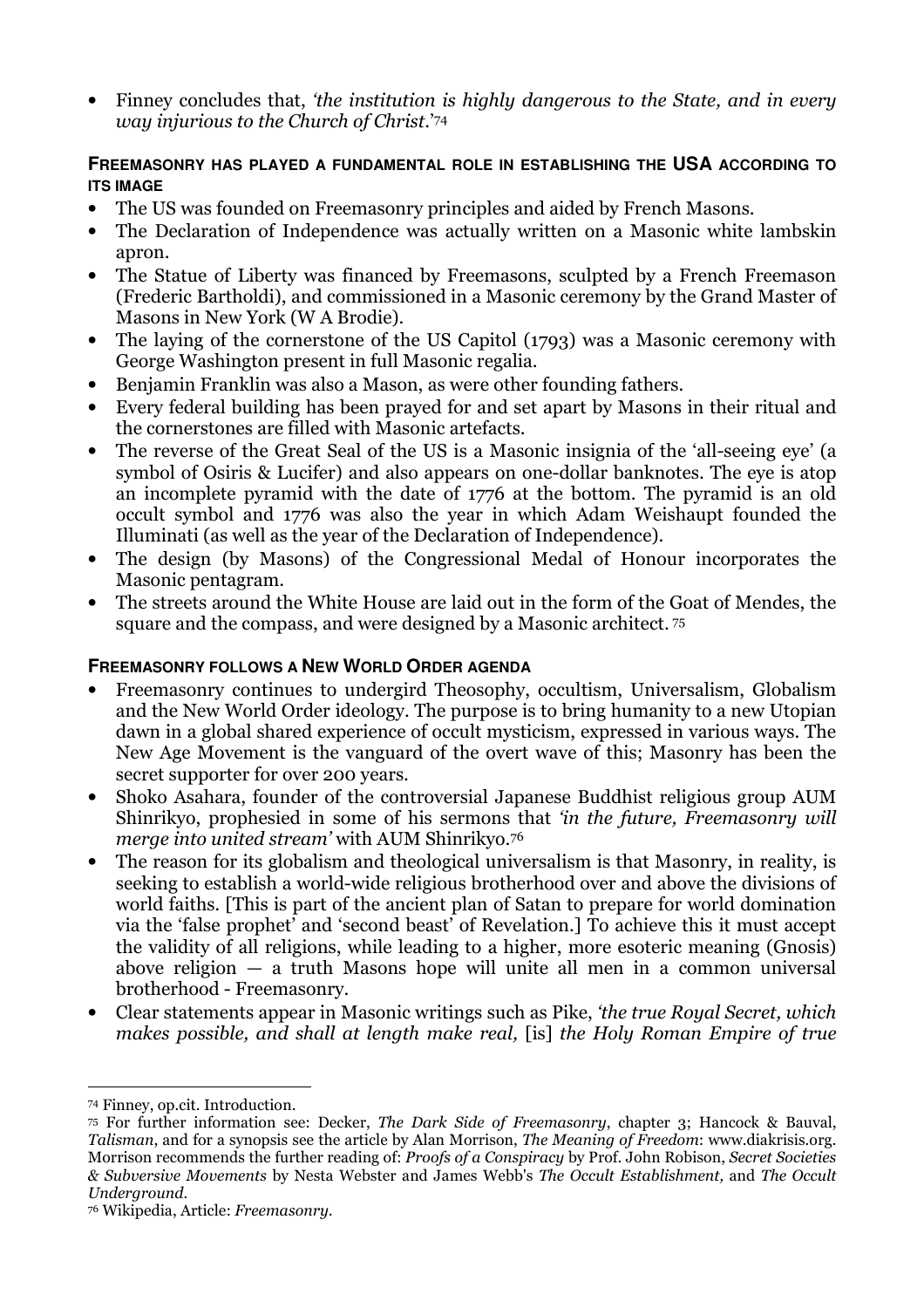Masonic Brotherhood'.77 The same thoughts are found in Hall.78 *'The Fraternity itself* exists in order to keep fixed on a man a certain set of influences, and in order to bring about certain changes in the world'. 79

- Henry Clausen, former Sovereign Grand Commander of the Supreme Council, says: 'Today we are on the threshold of a new era … We look forward toward a transformation into a New Age, using, however, the insight and wisdom of the ancient mystics … This new world view is emerging because there has been a recent correlation between modern physics and the mysticism of Eastern religions'.<sup>80</sup>
- Thirty-third degree Foster Bailey, husband of Theosophist Alice Bailey, states: 'Masonry is the descendant of the first world religion which flourished in antiquity … the first unified religion … such symbols as the pyramids, both in Egypt and South America bear witness … The ancient Mysteries were temporary custodians …closely allied to the Masonic work of today.'<sup>81</sup> 'Masonry is the descendant of ... a divinely imparted religion which long antedates the prime date of creation … [It] is all that remains to us of the first world religion … It was the first unified world religion … Today we are working again towards a universal world religion.' 82
- Masonry is closely identified with New Age practice in that it utilises the same foundational witchcraft and philosophies. This is recognised by the heads of New Age thinking who see Freemasonry as the receptacle of occult mysticism and a universal religion. These figures include: Benjamin Crème, David Spangler, Helena Blavatsky and Alice Bailey.83 Indeed Bailey claims that Freemasonry was created by Lucifer.84 The goal of this practice is world domination by means of magic and witchcraft. When the world is ready a New Age spiritual 'Hierarchy' will appear and dominate the world (i.e. demons made flesh - the Antichrist and his government), as Alice Bailey explains, 'In the later stages … [when there is] the definite restoration of the Mysteries that certain of the senior members of the Hierarchy will appear and take outer and recognisable physical control of world affairs … [Their purpose is] Creating and vitalising the new world religion. The gradual reorganising of the social order.' <sup>85</sup> 'The emergence into the physical plane [of the Hierarchy] will restore on the earth the ancient mysteries.<sup>86</sup> Masonry is working towards this goal; indeed Bailey states that the three degrees of Blue Lodge Masonry correspond to the three phases of man's restoration.<sup>87</sup>

# **Christian Doctrines Denied by Freemasonry**

- The uniqueness and sovereignty of God.
- The Lordship of Christ, God's only Son.
- The virgin birth and incarnation of Christ as the only saviour.
- The divinity of the Holy Spirit.
- The Trinity.
- The need for Christian evangelism.
- The way of salvation.

- <sup>79</sup> H L Haywood, The Great Teachings of the Lodge, New York, Macoy & Sickles, (1862), p96.
- 80 Henry C Clausen, *Emergence of the Mystical*, The Supreme Council 33rd Degree, Ancient & Accepted Rite of Freemasonry, Southern Jurisdiction, USA (1981), p19.

- <sup>84</sup> Alice Bailey, Initiation, Human and Solar, Lucis Pub. Co. (1970), p131-2.
- <sup>85</sup> Alice Bailey, The Externalisation of the Hierarchy, p570, 700.

 $\overline{a}$ <sup>77</sup> Albert Pike, Morals & Dogma, p861.

<sup>78</sup> Manley P Hall, Lectures on Ancient Philosophy, Los Angeles, The Hall Pub. Co. (1929), p417.

<sup>81</sup> Foster Bailey, The Spirit of Masonry, Kent, Lucis Press, (1957), p30-32.

<sup>82</sup> Foster Bailey, The Spirit of Masonry, p30-31

<sup>83</sup> See the quotes from these figures in Decker, The Dark Side of Freemasonry, p66ff.

<sup>86</sup> Alice Bailey, Esoteric Psychology II, Lucis Pub. Co. (1980), p649.

<sup>87</sup> Alice Bailey, The Externalisation of the Hierarchy, p574-5.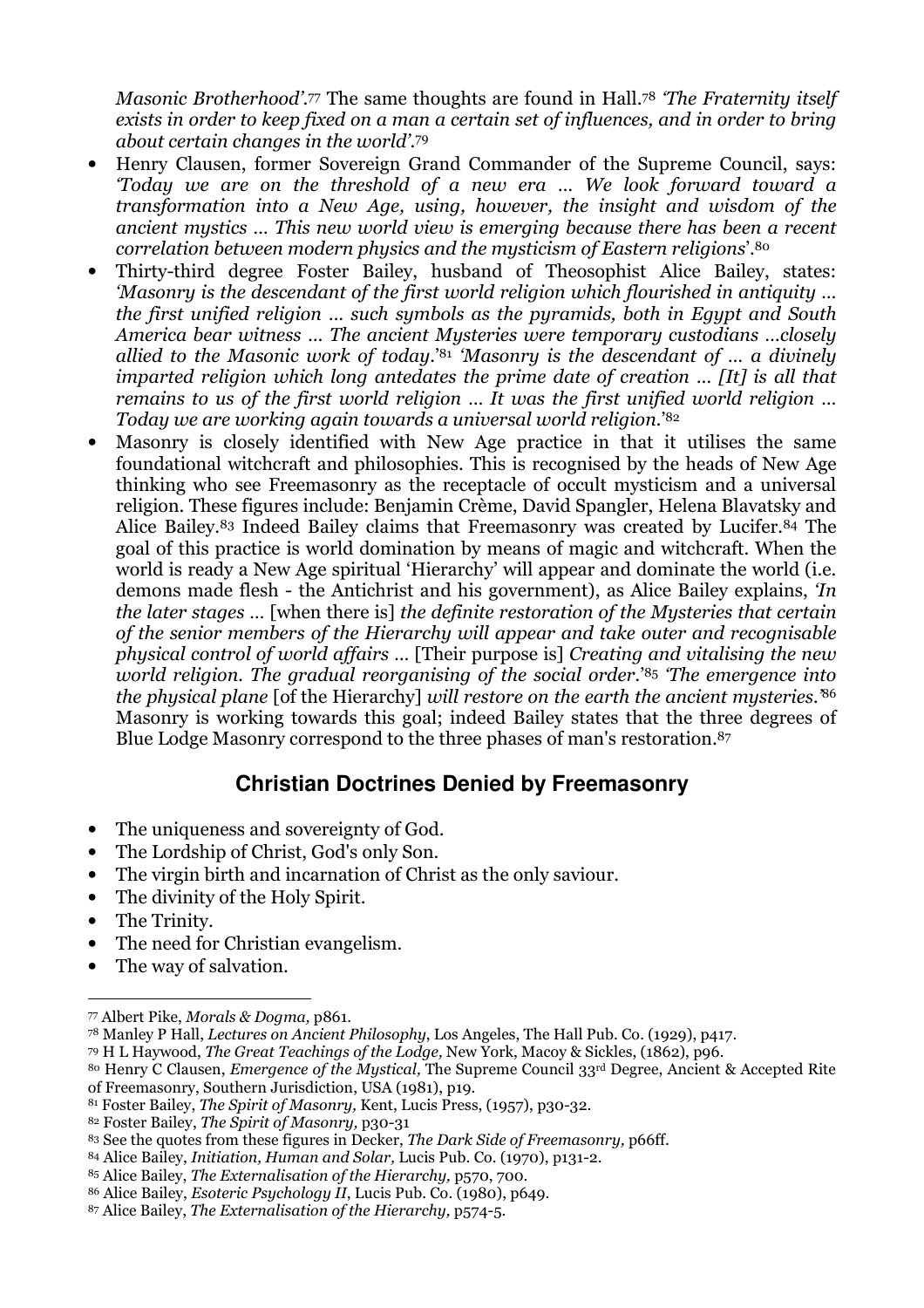- The depravity of man.
- The depravity of Satan and his demonic cohorts.
- The Second Coming and the Last Judgment.
- The means of grace.
- The sacraments.
- Biblical worship of God.
- Separation from idolatry.
- The authority of God's word.
- The requirement to tell the truth and to deal fairly with all people.

## **Conclusion**

It should be crystal clear to readers that no genuine Christian can be a part of Freemasonry and remain loyal to Christ the Lord. All the key tenets (apart from a supposed altruism) are set in opposition to Biblical teachings; but worse is the published fact that Freemasonry's secret goal is the preparations for, and issuing in, of an esoteric, occult kingdom, which the Bible identifies with Antichrist.

Many of the people who established the occult basis of current Masonry were deluded Victorian idealists and mystics who were, no doubt, sincere in hoping for a better society. It is likely that they were not out and out Satanists but saw the Luciferic ('light-bearer') principle as divine light for mankind. When they wrote about harmonising mankind under a global experience of ancient mystery religion, they believed that this mystical principle was the earliest foundation of the current world's religions, and thus would be a means of reuniting a divided humanity. Christianity, consequently, had to be relegated to one of many faiths resulting from these 'original' ancient principles of mystery religion; thus the mix up of many religious ideas and symbols in Masonry<sup>88</sup>. Sadly, they did not realise that if you ignore the true God of the Bible, the almighty creator and upholder of all things, you remove yourself from the only source of truth. Satan then will masquerade as anything to cause delusion. The Bible identifies Satan as one who deceives people into believing he is an angel of light (2 Cor 11:14). If the Luciferic light of the Masons is really darkness, how great is the darkness of submitting to him?

Some folk who write vilifying Masons, treating them all as devil-worshippers, do no one any favours. Most Masons don't know anything of what is revealed in these pages and would be horrified to learn of them. Christians should seek to explain these things as the Lord gives opportunity and seek to save some from the fire before they are too scorched. The truth is our weapon, not vile attacks; and you shall know the truth, and the truth shall make you free (Jn 8:32). In the end, it is only the Lord Jesus who can rescue those who really seek him; our job is to explain his salvation to those who will listen.

# **Bibliography**

#### **ARTICLES**

Is Freemasonry compatible with Christianity? Alan Morrison [Diakrisis Int. www.diakrisis.org]

Freemasonry and Christianity, Alva J. McClain, Th.m., D.D., LL.D. [Founder and First President, Grace Theological Seminary].

Freemasonry and the Christian Church, Russ Wise [Probe Ministries]

 $\overline{a}$ <sup>88</sup> Such as: Egyptian & Sumerian myths, Hinduistic and Neo Platonic philosophy, Christian ideas, Gnostic epistemology, occult rituals and mystical enlightenment.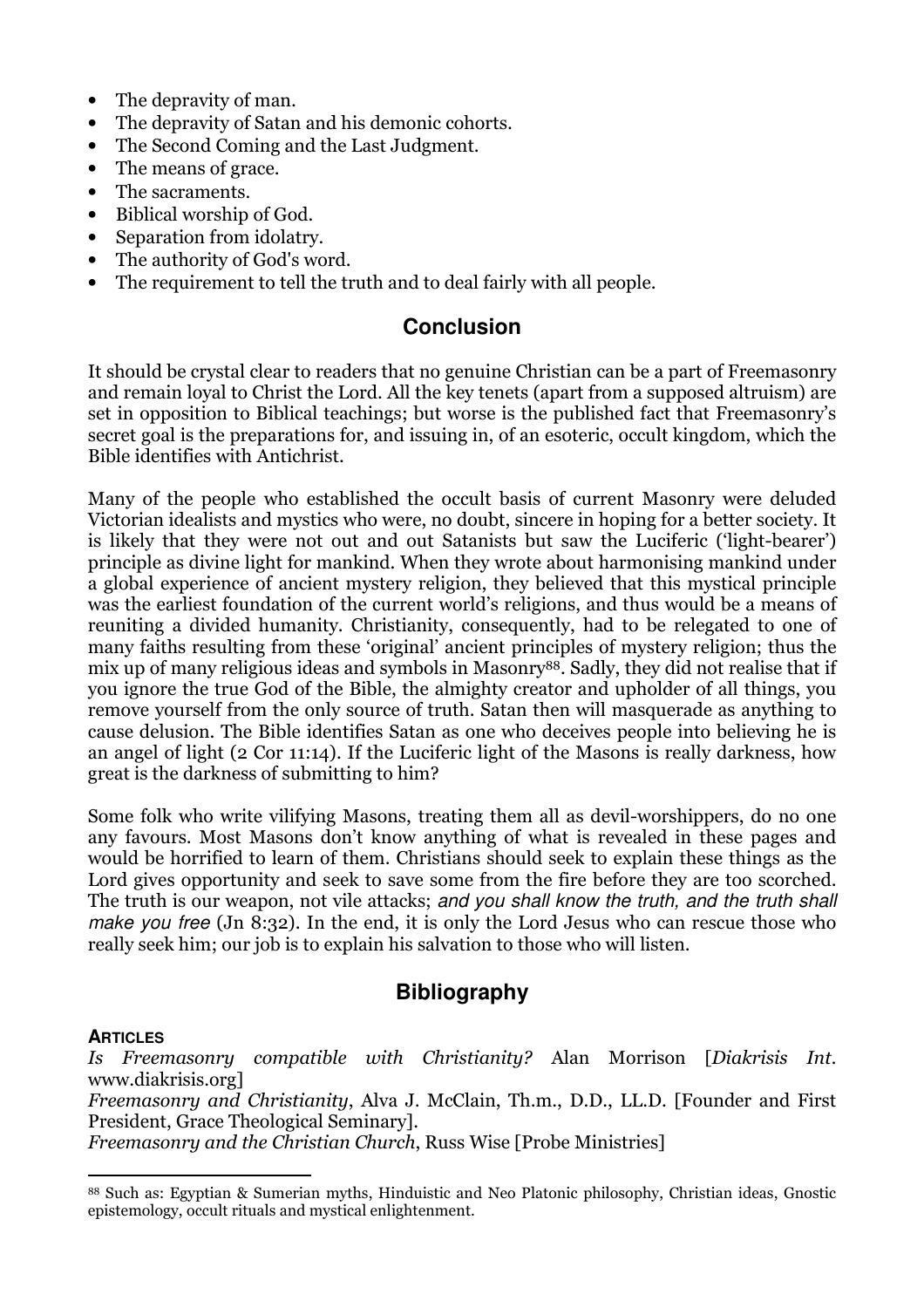The Masonic Lodge and the Christian Conscience, John Weldon. [US Southern Baptist Convention]

#### **ENCYCLOPAEDIAS**

Encyclopaedia Britannica, CD97.

Encyclopedia of Cults and New Religions, Harvest House (1999) Article: Masonry by John Ankerberg.

Wikipedia, http://en.wikipedia.org

Apoogetics Index, http://www.apologeticsindex.org/f16.html

#### **BOOKS**

The Brotherhood, Stephen Knight

The Dark Side of Freemasonry, Ed Decker (Ed.), Huntington House Pub. (1994).

Dictionary of Cults, Sects, Religions & the Occult, George A Mather & Larry A Nichols, Zondervan, Grand Rapids, (1993).

The Encyclopedia of Freemasonry; Albert Mackey, The Masonic Hist. Co. (1924), Vol 2.

Freemasonry, Charles G Finney (on line version, downloaded).

The History of Magic, Kurt Seligmann, QPB Club, (1997).

The Lost Keys of Freemasonry; Manly P. Hall, Richmond, Va., Macoy Publishing and Masonic Supply Co., (1976).

Morals and Dogma, Albert Pike, [the official book of the Scottish Rite of Freemasonry]: Charleston, S. C. The Supreme Council of the 33rd Degree for the Southern Jurisdiction of the U.S.A. (1950).

The Spirit of Masonry, Foster Bailey, Kent, Lucis Press, (1957).

Talisman, Graham Hancock and Robert Bauval.

#### **FREEMASON SOURCES**

Meridian Lodge No. 691, New York.

The United Grand Lodge of England, Library and Museum of Freemasonry.

The Grand Lodge of the Yukon.

Anti Masonry Points of View, a voluminous defence of Masonry against specific attacks; http://www.masonicinfo.com/

#### **BONA FIDES OF MAIN FREEMASONRY SOURCES QUOTED**

Frequently, modern Masons will explain away works like this paper and state that the rituals and philosophy is merely symbolic without meaning. They claim that the sources quoted are not representative of mainstream Masonry but are rogue, fringe elements. This is false.

#### ALBERT PIKE

Pike is the Scottish Rite's highest authority; indeed he authored the current practice. Joseph Fort Newton was a noted Masonic authority, he said of Pike that he was:

'Sovereign Grand Commander of the Supreme Council, 330, [who] recast the old Scottish Rite rituals and brought them to their present state of beauty and perfection.'<sup>89</sup>

The Masonic Text Book states that, 'Brother Albert Pike, one of the most illustrious Masons in all ages, ... was an acknowledged authority upon all Masonic questions,<sup>30</sup> Pike was also an honorary member of virtually every Grand Lodge on earth. He is the only Masonic authority to be entombed in the House of the Temple in Washington. There are more lodges in the world working under the Scottish Rite (jurisdiction) than any other.

 $\overline{a}$ 89 Joseph Fort Newton, The Builders, Richmond, VA, Macoy Pub. And Supply Co. Inc. (1944), p16a.

<sup>90</sup> The Masonic Text Book, 19th ed. The Grand Lodge of AF & AM of West Virginia (1919), p25.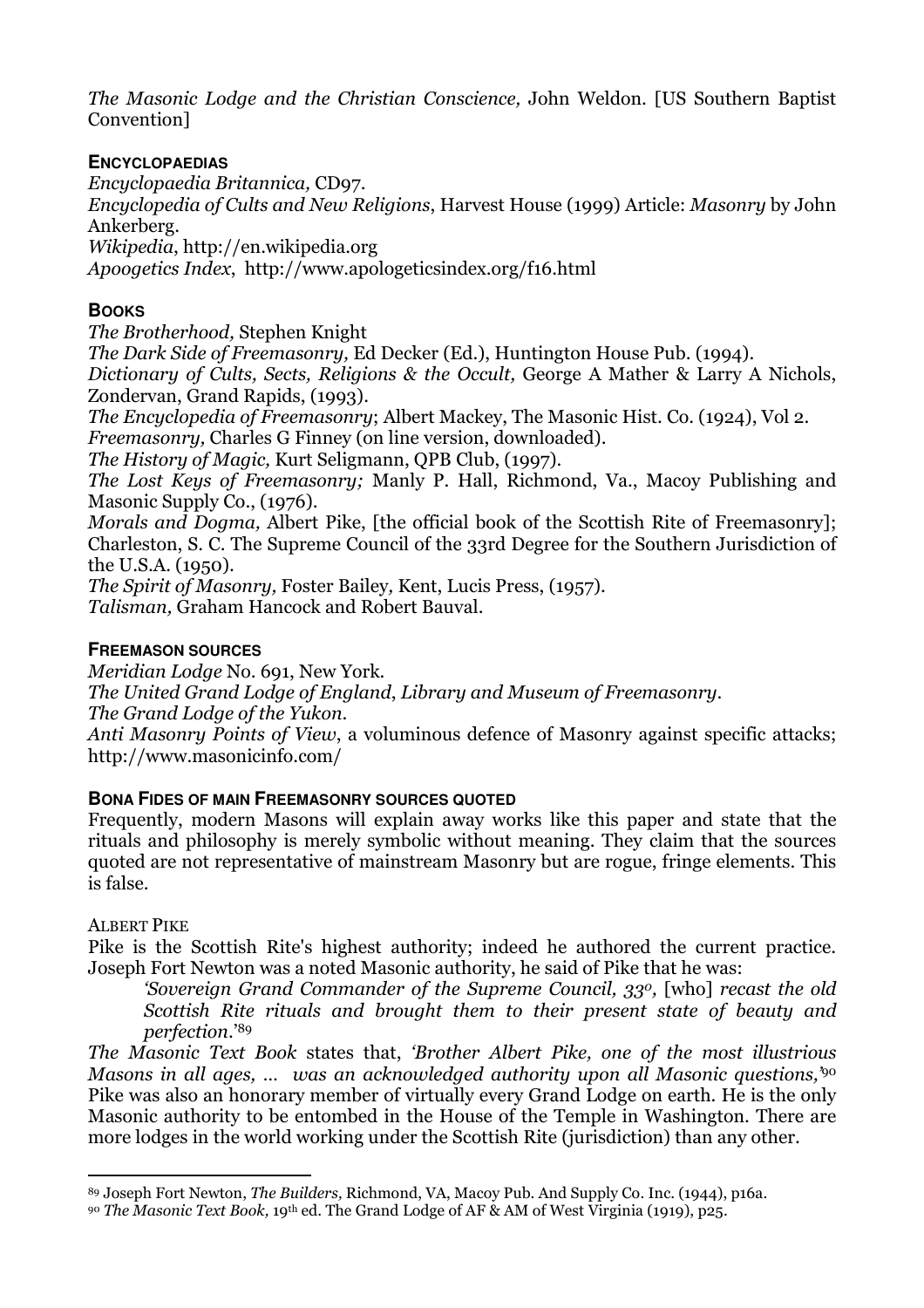#### ALBERT G MACKEY

Is the author of The Encyclopaedia of Freemasonry published in 1879. He was Past General High Priest and Secretary General of the Supreme Council, 330 for the Southern Jurisdiction of the US (covering 35 of the 50 States). His work is considered to be one of the top two authoritative works on Masonry, along with Pikes' Morals and Dogma. The section, Questions and Answers … pertaining to the symbolism of Masonry, which appears in the Masonic Bible, was compiled from Mackey's work.

#### MANLY P HALL

Was eulogised by the Scottish Rite Journal as being the fraternity's greatest philosopher.

#### FOSTER BAILEY

Husband of Theosophist Alice Bailey, was a 33° Mason and noted author.

## **Glossary**

#### Alchemy

Came to the West in about the 2nd century, and it flowered in the 4th. The writings of alchemy repeatedly allude to Hermetic philosophy and the legends of Osiris. Claims that it arose in ancient Egypt are disputed. Alchemy taught that metals had magical properties when in alloy forms. The great goal of alchemists was to transmute base metals into gold, a second objective was to find the elixir of life - a liquid which would confer immortality. Alchemy is often used as a figure for spiritual perfection and purity; however, New Agers use it as a term for the Old World order which manipulated the environment.

#### Animism

The belief that everything has a soul: animals, plants and minerals included. The fear of demons or evil spirits resulting in seeking knowledge or power from certain spirits to prevent harm from other spirits or to guarantee fertility. Witch doctors, shamans and magicians head up tribal actions in this, using spells, charms, potions, trances, dancing, prayers, drugs and such like. Animism is basic occultism.

#### Baphomet

This symbol of a winged, androgynous, goat-headed demon, was used by the Knights Templar to represent Satan. A torch between the horns symbolises spiritual illumination, so the figure also represents Satan as Lucifer, the light-bringer. Through the ages the symbol has been called many names including: the Goat of Mendes, The Black Goat, The Judas Goat, The Scapegoat. Baphomet represents the powers of darkness combined with the generative fertility of the goat. The symbol is placed on the wall above the altar of Satanic meetings.

#### Cabala (also Kabbalah, Kaballa, Kabbala, Cabbalah)

Jewish mysticism that began in the 12<sup>th</sup> century. It is a means of interpreting the law (Pentateuch) according to secret, esoteric knowledge. One of its key techniques is to discover hidden meanings in the words and letters of the Hebrew Bible. Cabala has greatly influenced various streams of occultism and Masonry.

#### Divination

Fortune telling by one method or another, seeking to know the future. Occult methods include: Tarot Cards, crystal balls, tea leaves, numerology, astrology etc.

#### Essenes

Mystical and ascetic Jewish sect based around the Dead Sea area in the 1st century.

#### Fertility cults

The veneration of reproductive energy. Animal, plant and human sexuality is worshipped, often as part of annual the cycle of seasons. Rituals often involve symbols of reproductive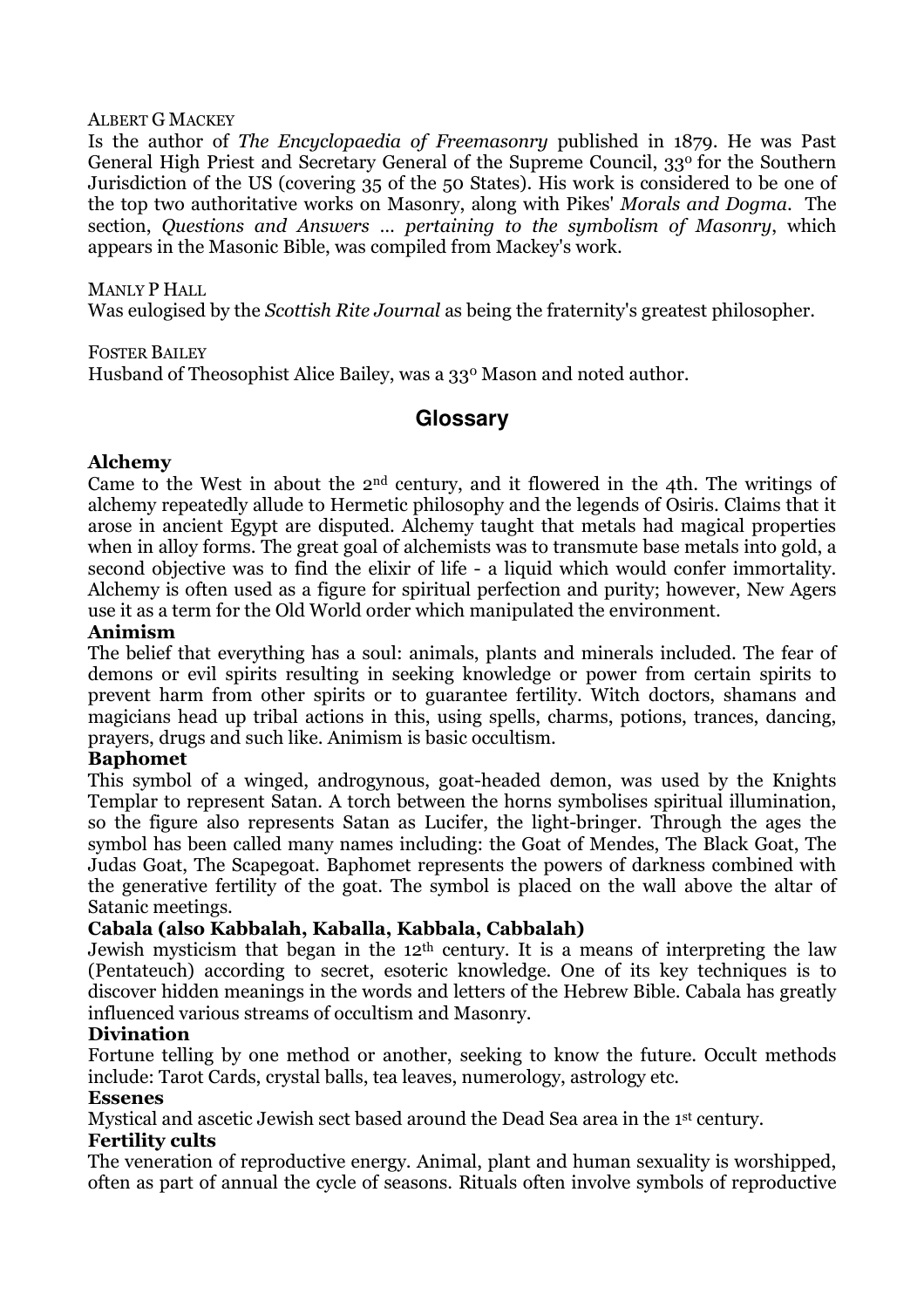organs and sex: wands, daggers, goblets, cauldrons; some cult ceremonies use sexual intercourse as part of the ritual.

## Goat of Mendes

Satan assumes the form of a goat when he presides over the witch's sabbat. The goat's head is a direct symbol for Satan, which is also called a Baphomet figure.

## Gnosticism

Gnosticism was a cultic heresy that plagued the early church and was particularly combated by the apostle John. It taught a blend of mysticism and ritual by which leaders imparted a special, revealed knowledge (Greek: 'gnosis') to disciples whereby one escaped this evil world of the flesh to ascend gradually to the spiritual world of God. The adepts thus had their divine spark fanned into a 'god-consciousness' by which they transcended material things (equated with evil) and lived in a spiritual world, which was the only true reality. Rituals included: hymns, repetitive chanting, drugs, meditation, ecstatic experiences and so on. Many aspects were similar to practices now found in the New Age variations. Full enlightenment was by a continual ascent up a never-ending path, requiring constant new experiences of revelation.

## Hermetism, Hermetic Philosophy

- THE 'HERMETICA': 1<sup>st</sup>-3<sup>rd</sup> century writings of Greek and Egyptian origin concerning the Egyptian god Thoth and the Greek god Hermes (Mercury). They combine Greek philosophy (especially Platonic thought) with Oriental religions.
- 'HERMETIC CHAIN': In Theosophy, the idea that certain highly spiritual people have preserved esoteric teachings and passed them on to the next generation.
- 'HERMES TRISMEGISTUS': In Theosophy, the 'Thrice-Greatest Hermes' (a character in the Hermetica). A combination of the Egyptian god of wisdom (Thoth) and Hermes; a powerful deity who can stop the evil forces in the world.
- 'HERMETIC AXIOM': of Hermes Trismegistus 'As above, so below'; i.e. the relationship between the earthly heavenly realm; the Platonic concept that the earthly corresponds to the ideal forms of the spiritual.

## Hiram Abiff (also called Khir-Om Abi)

The supposed builder of Solomon's temple and hero of Freemasonry. He was murdered during the building work when he refused to share the secrets of a Master Mason. When he was raised from the dead by Solomon, the first word he uttered was used instead of the one that was lost [Mah-hah-bone]. This story is called 'The Legend of the Third Degree', where the Master Masonic candidate impersonates Hiram in his initiation ceremony. In the Bible this Hiram (Huram) finished the work and there is no mention of his death or resurrection. The story of Hiram has more in common with the murder and resurrection of Osiris. This is confirmed by Pike.<sup>91</sup>

## Isis

Moon goddess and wife of Osiris. She was reputedly a great magician who restored Osiris to life after he was cut up in pieces by his brother Set (Tryphon).

## Lucifer (Latin for 'light-bearer')

In the Bible (Isa 14:12), it is the term of judgment for the king of Babylon, but is transferred commonly to Satan by extension, once the chief of God's angels who fell as a result of pride, the 'Son of the Morning'. For Freemasons, Lucifer is a principle or force; a magical agent that can be used for good or evil. The horned god Pan represents this force as a force of generation or fertility.

## Magic

The art and science of causing a change to occur in conformity with one's will without any visible change in the environment. This is often done by using spells, rituals or incantations. The summoning up of demonic forces (often thought to be helpful spirits) is done to achieve greater power or knowledge.

 $\overline{a}$ 91 Albert Pike, Morals & Dogma, p435.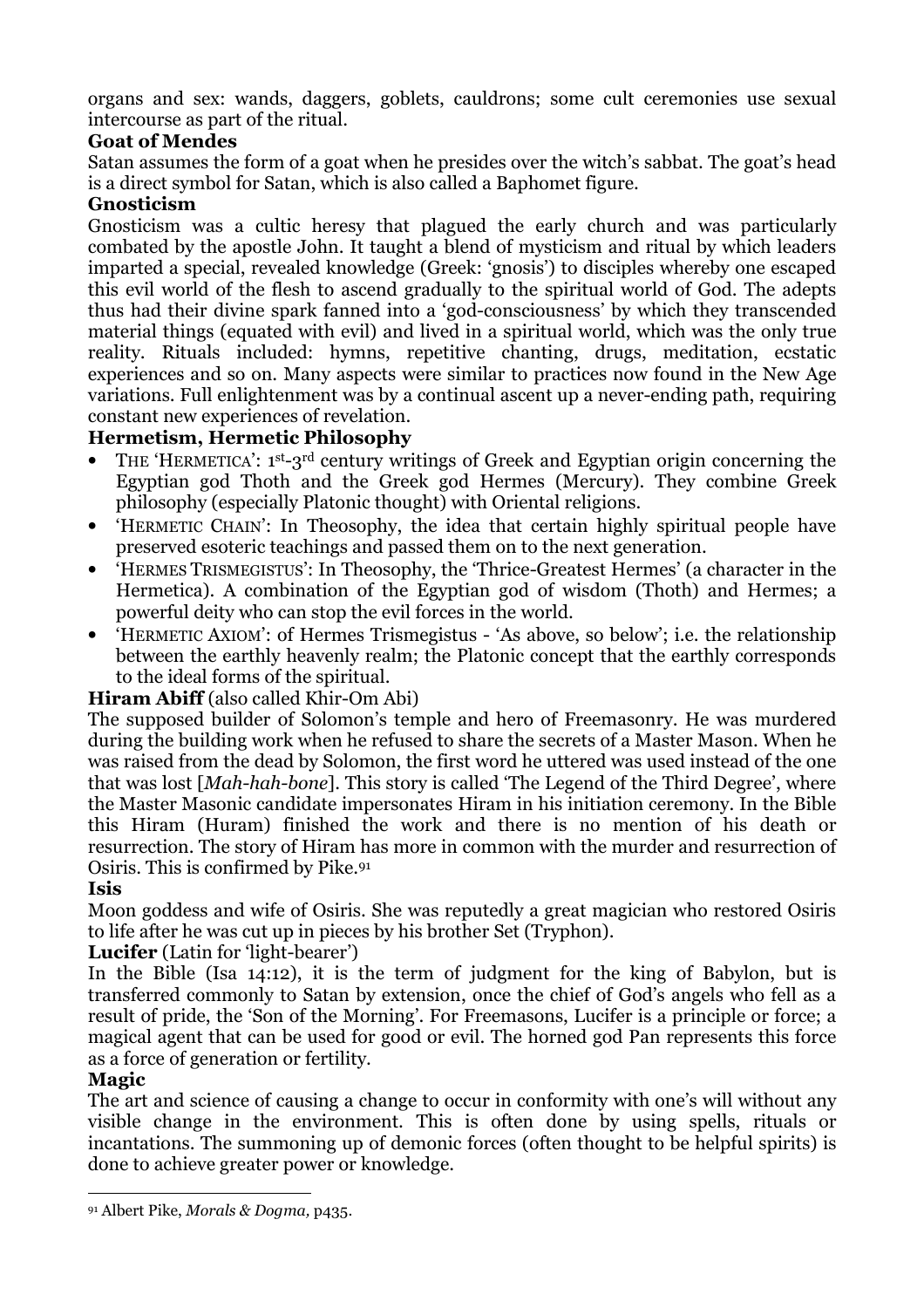## Mother Goddess

The deity worshipped by many modern Witches, especially those in Wicca. She is seen in Artemis (Diana), Aphrodite, Isis, Hecate, Astarte and is the consort of the male god who is usually identified as Pan (the Horned God), or sometimes Lucifer. Pan is also equivalent to Adonis, Apollo, Baphomet, Cernunnos, Dionysius, Lucifer, Osiris, Thor etc. The Mother Goddess represents the moon while the Horned God represents the sun. Witchcraft ceremonies include the resurrection of Pan, who dies each year and is brought back to life. The Mother Goddess is also identifiable with the Earth goddess Gaia of the New Age.

## Mystery Religion

A religion which hides its secrets from outsiders. Only the initiated (usually bound to secrecy) learn the doctrines and practices of the group. Very often, junior initiates are kept in the dark about the truths explained to higher adepts.

## Mysticism

In essence, mysticism boils down to the belief that God is hidden deep inside man's being as a 'divine spark'. The various forms of mystical practice endeavour to fan this spark into a flame in order to achieve divine union, being lost in God, becoming divine. In mysticism knowledge of God is achieved immediately (i.e. without indirect means, such as scriptures) by spiritual experiences. Mysticism underlies all forms of occult religion.

## Neoplatonism

arose after the third century in Alexandria and was developed by Plotinus and Porphyry. It was a system of thought which spurred on mystical ideas in various religions, however, as a model of intellectual methodology, it was utilised by many great Christian theologians such as: Basil the Great and Augustine. Essentially, it was a combination of Platonic dualism with oriental mysticism. God is above being, but revelatory light streams from divine perfection. Existence is a desire for the light hindered by irrational behaviour. The mind can overcome the hindrances of life by meditation or focusing to get a mystical illumination of the divine. This overcomes Platonic duality by direct union of the soul with God. However, there is always a separation of the material world and God; so Christ (as God) could not have a real body of flesh, but only appeared as a phantasm (in Gnosticism this common idea was called Doceticism).

#### **Osiris**

Foremost Egyptian deity and husband of Isis. In most mythologies, the sun-god is male and his consort is the moon-goddess. Osiris was said to have originally been a king of Egypt who brought agricultural prosperity to the land. He was also king of the Underworld. Pike states that the 'All-Seeing Eye' in Lodges is the symbol of Osiris.<sup>92</sup>

## **Occult**

Occult means 'hidden' and refers to secret, supernatural or esoteric (mysterious) knowledge. There are three branches of the occult:

- 1. Fortune telling or divination.
- 2. Magic or magick manipulation of nature to serve one's purpose, usually by casting spells and harnessing spiritual powers; witchcraft, sorcery. [Magic without the  $k$  is sometimes used to refer to conjuring tricks].
- 3. Spiritualism communing with demons; in the US the word Spiritism is more common.

## Paganism

Non-Christian, usually polytheistic, nature religion. It usually incorporates pantheism or animism or fertility cults and always mysticism. Often it includes magic and shamanism. It is often similar to witchcraft but without the formal ceremonies, jargon and spells.

#### Pantheism

The doctrine that God is merely present in nature. This is also called 'Monism' - the notion that God is all and all is God. Matter is an extension of God. Pantheism underlies many

 $\overline{a}$ 92 Pike, Morals & Dogma, p477